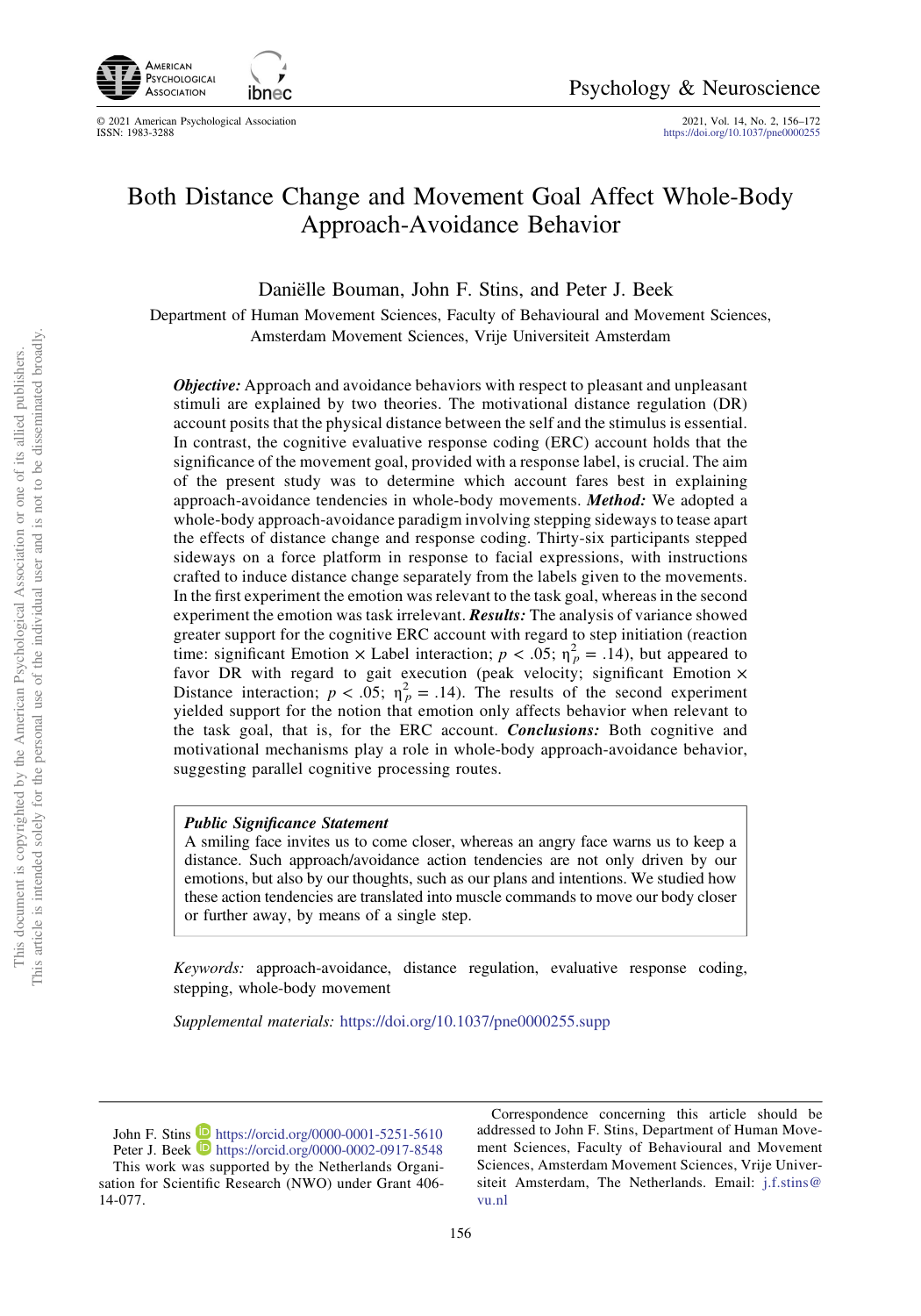Emotion theories hold that emotions motivate us to approach pleasant and avoid unpleasant situations (e.g., [Lang & Bradley, 2010](#page-15-0)). Experimental psychologists typically study approach and avoidance reactions by asking participants to perform binary responses to emotion eliciting stimuli, such as positive and negative words (cf. [Krieglmeyer et al., 2010](#page-15-0)) or positive and negative facial expressions (cf. [Rotteveel & Phaf, 2004](#page-15-0)). Results consistently indicate that approach responses are facilitated by pleasant stimuli and avoidance responses by unpleasant stimuli. The aim of this study is to experimentally contrast two theoretical accounts in the emotion literature that are both able to explain this effect.

According to one account, pleasant and unpleasant stimuli automatically trigger approach and avoidance motivational states, which facilitate adaptive motor responses. Pleasant (unpleasant) stimuli invite motor responses that decrease (increase) the distance between the self and the object [\(Krieglmeyer et al., 2010;](#page-15-0) [Markman &](#page-15-0) [Brendl, 2005\)](#page-15-0). This motivational account has been coined distance regulation (DR; [Beatty](#page-14-0) [et al., 2016](#page-14-0)).

In contrast, accounts based on cognitive psychology emphasize the importance of the anticipated consequences of an action in approach-avoidance behavior [\(Eder & Hommel,](#page-15-0) [2013](#page-15-0)). In particular, two cognitive accounts have been proposed in the literature, called the cognitive evaluation (CE) and evaluative response coding (ERC) account, respectively [\(Beatty](#page-14-0) [et al., 2016](#page-14-0)). Both state that if stimuli and motor consequences share a feature (e.g., valence), the stimulus-response pair is compatible along this dimension, and responses are facilitated. While the CE account is rather general, the ERC account makes very specific predictions about response labels and their effect on behavior. [Eder and Rothermund \(2008\)](#page-15-0) found that a positive stimulus (e.g., a pleasant word) solicited motor responses that were labeled positively ("up" or "toward"), while it impeded those same motor responses when they were labeled negatively ("down" or "away"). Similarly, negative words speeded responses that were negatively labeled compared to the same responses that were positively labeled. Thus, the instructions fully determined the coding of evaluative actions, regardless of the physical characteristics of the movement patterns, such as distance change.

To our knowledge, only one study to date has attempted to directly contrast the DR and ERC accounts experimentally. [Krieglmeyer et al.](#page-15-0) [\(2010\)](#page-15-0) employed a paradigm to disentangle the effects of distance change and response coding as a function of the valence (positive/negative) of a set of words. In particular, participants moved a manikin on the screen upwards or downwards by pressing the up or down key, causing the distance between the manikin and the valenced word to either increase or decrease, depending on whether the manikin initially appeared below or above the word. Importantly, participants were instructed to imagine *being* the manikin. The significant interaction found between distance and label showed that distance compatibility (faster responses for moving the manikin toward a positive word and away from a negative word than vice versa) only occurred in the label compatible block (congruent; positive—up, negative—down), but not in the label incompatible block (incongruent; positive—down, negative—up). This finding seemed to favor the motivational view of approach-avoidance responses over the evaluative response coding view without fully refuting the latter. Overlooking all experimental results [Krieglmeyer et al.](#page-15-0) [\(2010\)](#page-15-0) concluded that both motivational distance change and evaluative response coding play a role in approach-avoidance behavior. More generally, they took their findings to imply that automatic response tendencies and more cognitive or reflective processes are operating in parallel. If true, this would imply that DR and ERC are not mutually exclusive but reflect qualitatively different motivational and evaluative processes.

However, one could argue that in order to assess the effect of distance change on approach-avoidance behavior, a physical distance change is necessary. In the case of [Krieglmeyer et al. \(2010\)](#page-15-0) there was no net distance change between the participants and the stimulus; instead participants had to imagine themselves being a figure on the screen. A whole-body task involving an actual distance change between the participant and the stimulus could thus cast further light on approach-avoidance behavior and the validity of the DR and ERC account (cf. [Kozlik et al., 2015](#page-15-0)).

In the whole-body paradigm (see, e.g., [Naugle](#page-15-0) [et al., 2010](#page-15-0); [Stins & Beek, 2011\)](#page-15-0) participants step in a certain direction in response to an affective stimulus, thus changing the distance between the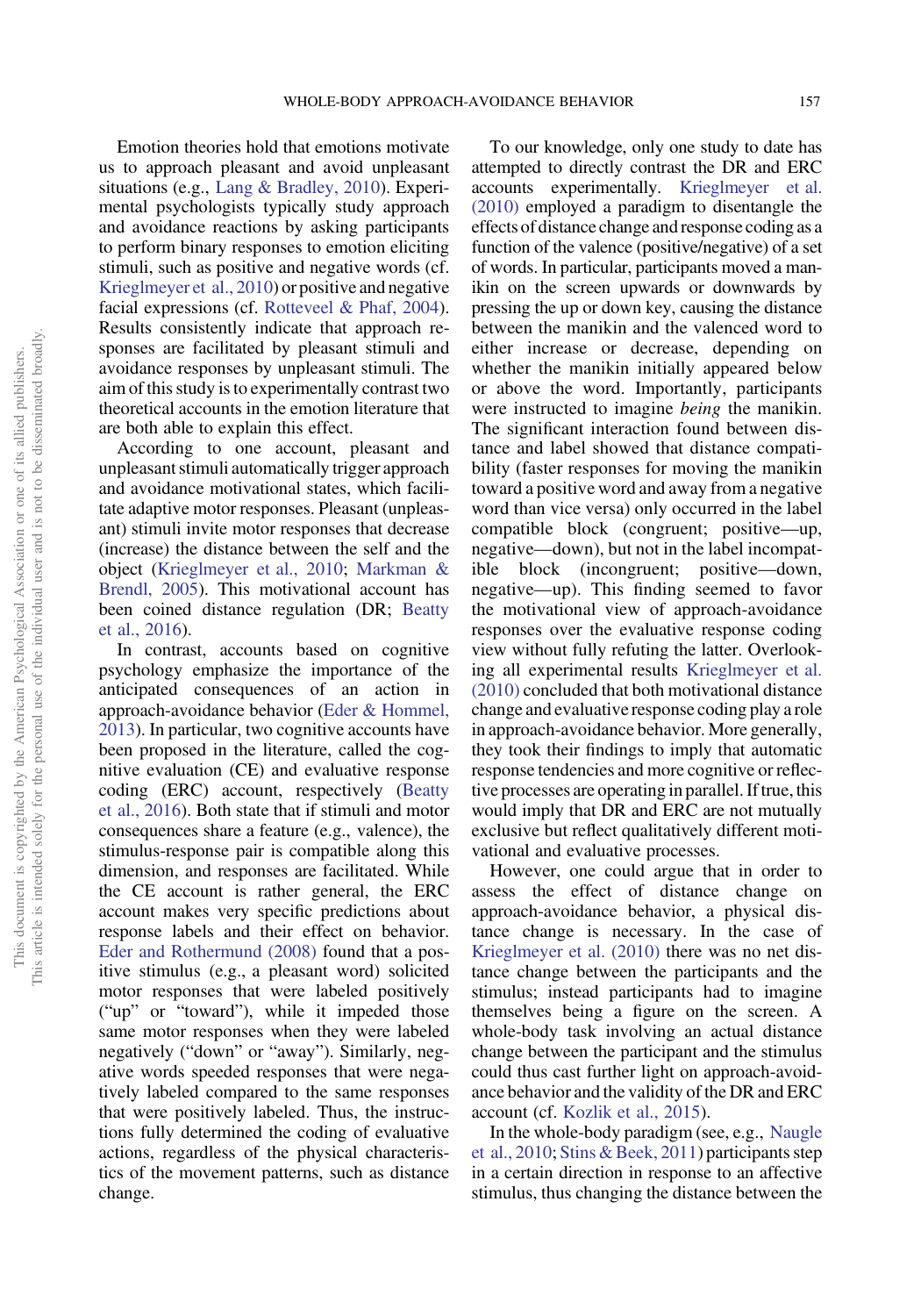self and the stimulus. These studies have found comparable effects to those found in the manual approach-avoidance tasks, such as facilitation of forward motion toward pleasant stimuli. This facilitation has not only been found in gait initiation parameters (such as reaction time), but in movement execution as well, including step size and velocity ([Naugle et al., 2010](#page-15-0)), thereby broadening the set of motor outcomes that are informative about the emotion-movement coupling.

The whole-body paradigm generally focuses on forward and/or backward stepping in response to valenced stimuli presented directly in front of the participant. However, in order to tease apart the effects of distance and response label, forward and backward steps will pose a problem. To illustrate, the instruction participants receive when they have to make a step forward in response to a stimulus (thus decreasing the distance between the self and the stimulus) will inadvertently contain a positive response label (i.e., forward; cf. [Eder & Rothermund, 2008](#page-15-0)). Likewise, instructing participants to make a backward step in certain conditions (thus increasing the distance between the self and the stimulus) will ensure a negative response label to be present (i.e., backward). This means that by using forward and backward movements, decreases in distance will always be paired with a positive response label and increases in distance with a negative response label. This makes it impossible to differentiate between the two accounts.

The present experiments were designed to circumvent the approach and avoidance labels that are inherently associated with forward and backward stepping by having participants perform a neutral movement, namely, stepping sideways. This ensured that we could experimentally induce positive or negative response labels to an identical movement by instructing participants to "step toward" (approach) or "step away from" (avoidance) an affective stimulus. We reasoned that this experimental paradigm would enable us to tease apart the effect of distance change and response label on gait initiation in response to valenced stimuli.

Our stimuli were happy and angry facial expressions (cf. [Roelofs et al., 2009;](#page-15-0) [Rotteveel &](#page-15-0) [Phaf, 2004;](#page-15-0) [Volman et al., 2011;](#page-16-0) [Welsch et al.,](#page-16-0) [2020](#page-16-0)). By presenting two stimuli simultaneously side-by-side (one neutral face and one happy or angry face) a step to the right could, for example, increase the distance between the self and a happy face presented on the left, but could be labeled positively (e.g., "step toward the neutral face") or negatively (e.g., "step *away from* the emotion face").

The DR account would predict facilitation of movement when moving closer to a happy face and further away from an angry face, regardless of the response label assigned to the movement. The ERC account would predict facilitation of movement when the response label is congruent with the valence of the stimulus. In this case, facilitation emerges when a happy face is paired with any movement with a positive response label ("toward"), regardless of whether this movement increases or decreases the distance to the happy face. The online [Supplemental Material](http://dx.doi.org/10.1037/pne0000255.supp) (OSM) 1 and 2 shows the predictions of the DR and ERC accounts for each of the eight conditions on.

The predictions described here are based on the assumption that the emotional stimulus to which people respond is relevant for achieving the task goal. However, cognitive accounts like the ERC account and the more general CE account state that the influence of emotion on behavior will greatly diminish when it is irrelevant. Both cognitive accounts argue that the cognitive representation of the response combined with a matching evaluative goal mediates the influence of emotion on behavior. This implies that when there is no affective evaluation required to perform the task (e.g., responding to the spatial orientation or gender of affective stimuli instead of their valence), valence will not affect performance [\(Lavender & Hommel, 2007](#page-15-0)). In other words, the absence of affective evaluation goals diminishes the effect of emotion on behavior.

Support for the CE account was found in multiple studies. By instructing subjects to focus on non-emotional aspects of the stimuli such as spatial orientation ([Lavender & Hommel, 2007](#page-15-0)), gender [\(Roelofs et al., 2009](#page-15-0); [Rotteveel & Phaf,](#page-15-0) [2004](#page-15-0); [Stins et al., 2014;](#page-16-0) [Volman et al., 2011\)](#page-16-0), or the position of a small item next to a facial expression ([Welsch et al., 2020\)](#page-16-0), the influence of emotional content on performance was reduced, in line with the conclusions of the meta-analyses conducted by [Beatty et al.](#page-14-0) [\(2016\)](#page-14-0) and [Phaf et al. \(2014\)](#page-15-0).

However, some studies contradict these findings. For example, while emotional content was irrelevant to the participant (they responded to the grammatical category instead), [Krieglmeyer](#page-15-0) [et al. \(2010\)](#page-15-0) still found faster responses when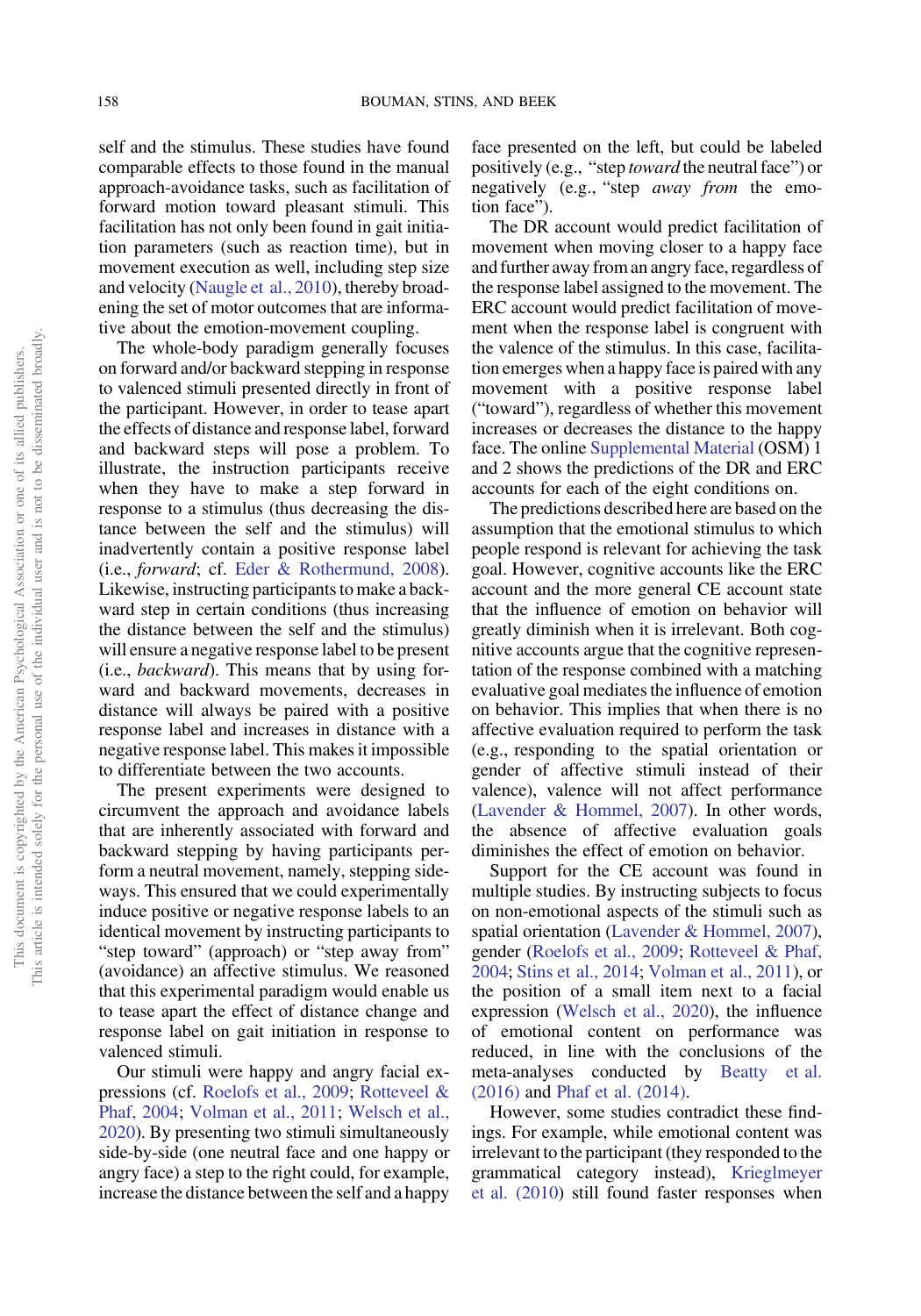approaching positive and avoiding negative words, while [Rinck and Becker \(2007\)](#page-15-0) found faster avoidance responses in spider-fearful individuals even when responding to picture orientation (a picture of a spider) instead of content. In addition, the meta-analysis performed by [Laham](#page-15-0) [et al. \(2015\)](#page-15-0) contradicted the findings of the meta-analyses by [Beatty et al. \(2016\)](#page-14-0) and [Phaf](#page-15-0) [et al. \(2014\)](#page-15-0), yielding no significant support for CE.

In light of these considerations, our second experiment was designed to assess the importance of an evaluative goal in the task. The design was identical to the first experiment, except that responses were based on the gender of the stimuli instead of their emotional expression (cf. [Stins](#page-16-0) [et al., 2014](#page-16-0)). The CE and ERC accounts predict that no effects of emotion on the behavior should be found since it is task irrelevant. In contrast, the motivational account would predict that emotion effects persist even in the absence of evaluation goals [\(Krieglmeyer et al., 2010](#page-15-0)), due to their alleged automaticity.

The experiments presented here represent a novel way to directly pitch the two prevailing accounts of approach-avoidance behavior against each other with mutually exclusive predictions within a single experimental design.

# Materials and Methods Experiment 1

# Participants

Thirty-six participants volunteered to take part in the experiment (20 females and 16 males; mean age = 20.4 years;  $SD = 2.6$  years). The experiment was approved by the local ethics committee. All participants gave informed consent before the experiment.

# Materials and Methods

A custom-built strain gauge force platform  $(1 \text{ m} \times 1 \text{ m}; 1000 \text{ Hz}$  sampling frequency) was used to record posturographic data. The force platform records forces with eight sensors, four in the z-direction and two in both the x and y directions. The total forces in three directions (Fx, Fy, and Fz) were calculated from these sensors, which were in turn used to calculate the moments (Mx, My, and Mz). The Mx and My vectors were used to determine the center of pressure (COP), that is, the point of application of the ground reaction force ([Brenière et al., 1987](#page-15-0)).

Pictures of male and female faces with different emotions were shown at eye-level on a 55″ television screen, placed at a distance of 90 cm in front of the participant. Images were 41 cm high and 27.5 cm wide. Two faces were presented simultaneously with a horizontal distance of 54.5 cm between their centers. The pictures were adopted from the Radboud Faces Database (RaFD; [Langner et al., 2010](#page-15-0)). All of the 20 male and 19 female Caucasian models available in the RaFD were used with three facial expressions: happy, angry, and neutral (all frontal gaze direction). In total, 117 pictures were used, all with frontal gaze direction and frontal camera angle. Stimulus presentation was accomplished in MATLAB, using the Psychophysics Toolbox extensions [\(Kleiner](#page-15-0) [et al., 2007](#page-15-0)). Image onset was detected by a light sensor, which was attached to the bottom left corner of the screen. The light sensor was sampled simultaneously with the force plate channels, enabling the synchronization of the stimulus presentation and data collection.

### Procedure

Participants always started in the middle of the force platform. Foot positions were indicated with tape. They were instructed to stand with their feet at shoulder width. Every trial started with the appearance of one of four instructions on the screen: (a) step toward the emotion face, (b) step away from the emotion face, (c) step toward the neutral face, and (d) step away from the neutral face. All instructions were in Dutch. We emphasize that the wording of the instructions was crucial in assigning response labels to the performed movements, either by labeling them as an "away" or a "toward" movement (see also Statistical Analysis Section). After the appearance of a fixation cross, two faces appeared on the screen side by side, one in the left visual field and one in the right visual field of the participant. The genders of the faces were just as often opposite as the same. One of the faces had a neutral expression and the other showed an emotion (either happy or angry). Based on the instruction, participants had to decide whether to move left or right, and then execute the step as soon as possible in the required direction. No instructions were given regarding step execution. The movement consisted of a step in the horizontal plane with the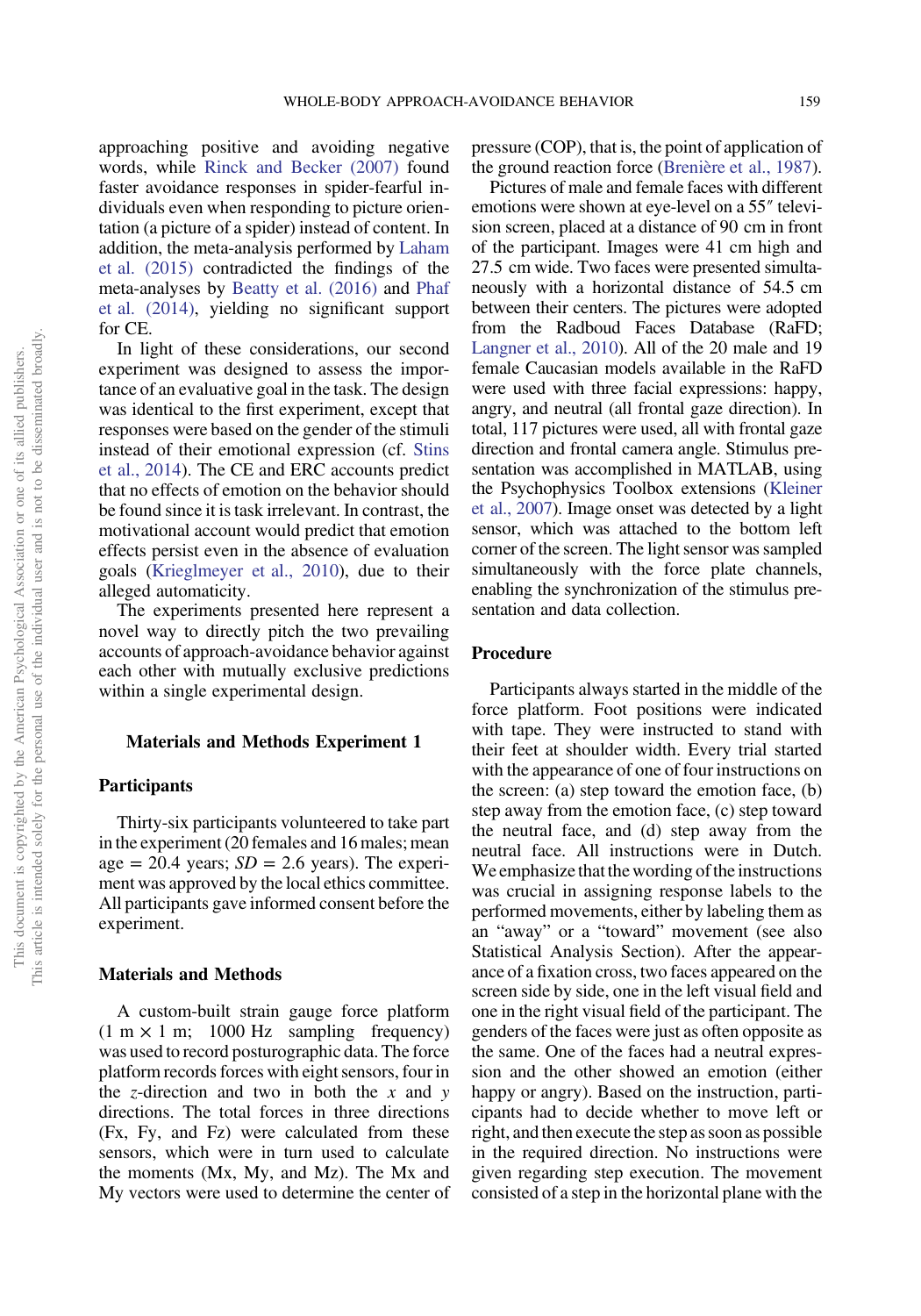lateral leg stepping outwards (for a step to the right, the right leg would be moved to the right first), followed by the other leg, during which the body was kept parallel to the monitor.

The timing of events was as follows (see also Figure 1): Before each trial one of the instructions was shown. This instruction remained the same within each block of 20 trials. After the instruction disappeared, a fixation cross appeared for a random duration of between 2 and 4 s. Then two faces were presented, one with a neutral facial expression, the other either happy or angry. These two faces remained visible for 4 s, allowing the participant enough time to execute a lateral step, depending on the instruction. After 4 s, the faces disappeared from the screen and participants stepped back to the starting position. The instruction reappeared on the screen, starting the next trial. Four practice trials and twenty recorded trials were included in each block. Participants completed a total of four blocks, with instructions remaining the same for the whole duration of the block. The order of the four instructions was randomized. Participants were debriefed and received course credits for their participation.

# Data Reduction

Recording of gait initiation can give rise to a wide variety of biomechanical variables that characterize the step (e.g., timing, speed, and distance), which may all be affected by emotion. Our main predictions were framed in terms of response selection (reaction time) but we also expected facilitation of response execution (step size and peak velocity; [Naugle et al., 2010](#page-15-0)). [Figure 2](#page-5-0) shows a

#### Figure 1

Exemplar Trial Showing the Instruction for That Trial (a), Followed by the Fixation Cross (b), Followed by a Set of Two Faces (c), in This Case Happy and Neutral



Note. In this example the participant was required to take a step to the right, thus decreasing the distance between the self and the neutral face and increasing the distance between the self and the happy face, while the movement is labeled as "toward." Pictures were adopted from the Radboud Faces Database [\(Langner et al., 2010\)](#page-15-0).

visual representation of the dependent variables and how they were calculated.

The data were filtered using a second-order bi-directional Butterworth low-pass filter (cut-off at 45 Hz). The data were subsequently downsampled from 1000 to 100 Hz to facilitate the subsequent data analysis. How each dependent variable was calculated is described below.

# Reaction Time

Reaction time (RT) was defined as the moment the participant initiates their movement. It was determined by calculating the time between the onset of the faces on the screen and the first instance the medio-lateral force exceeded 5 N in either direction.

### Peak Velocity

Peak velocity (PV) was defined as the maximum velocity of the COP in meters per second during step execution.

### Step Size

The step size (SS) was defined as the distance in medio-lateral direction in centimetres between the COP before stepping and the COP after the step is completed.

### Statistical Analysis

The three GI parameters were analyzed with a 2 (Emotion: happy/angry)  $\times$  2 (Label: toward/ away)  $\times$  2 (Distance [to the emotional face]: closer/further) repeated measures (RM) analysis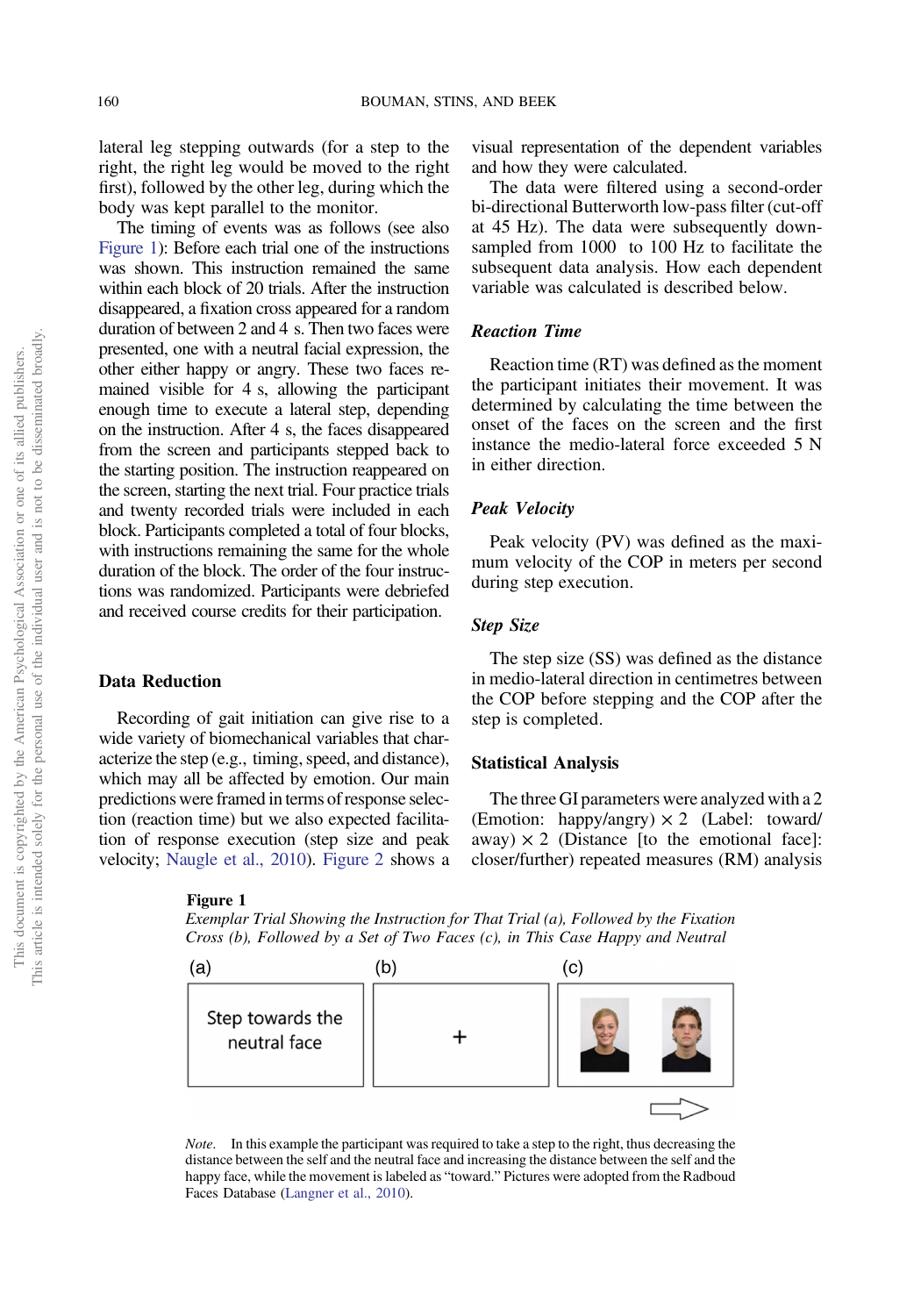# <span id="page-5-0"></span>Figure 2

Visual Representation of a Typical Step to the Right Including the Dependent Variables



Note. Across all three panels, the green dot indicates the onset of the visual stimulus, that is, the cue for step initiation. Panel (a) shows the center of pressure in both anterior–posterior and medio-lateral direction of the execution of a typical step to the right. The red dot represents thefinal position after the step has been made. The reaction time and step size are marked. Panel (b) shows the force in medio-lateral direction from the moment the fixation cross appears on the screen until the trial ends. The blue dot represents the reaction time: the time at which the force in medio-lateral direction exceeds 5N. Panel (c) shows the velocity of the COP trace, again from the moment the fixation cross appears until the end of the trial. Peak velocity is the maximum velocity reached during the execution of the step and marked by the magentacolored dot.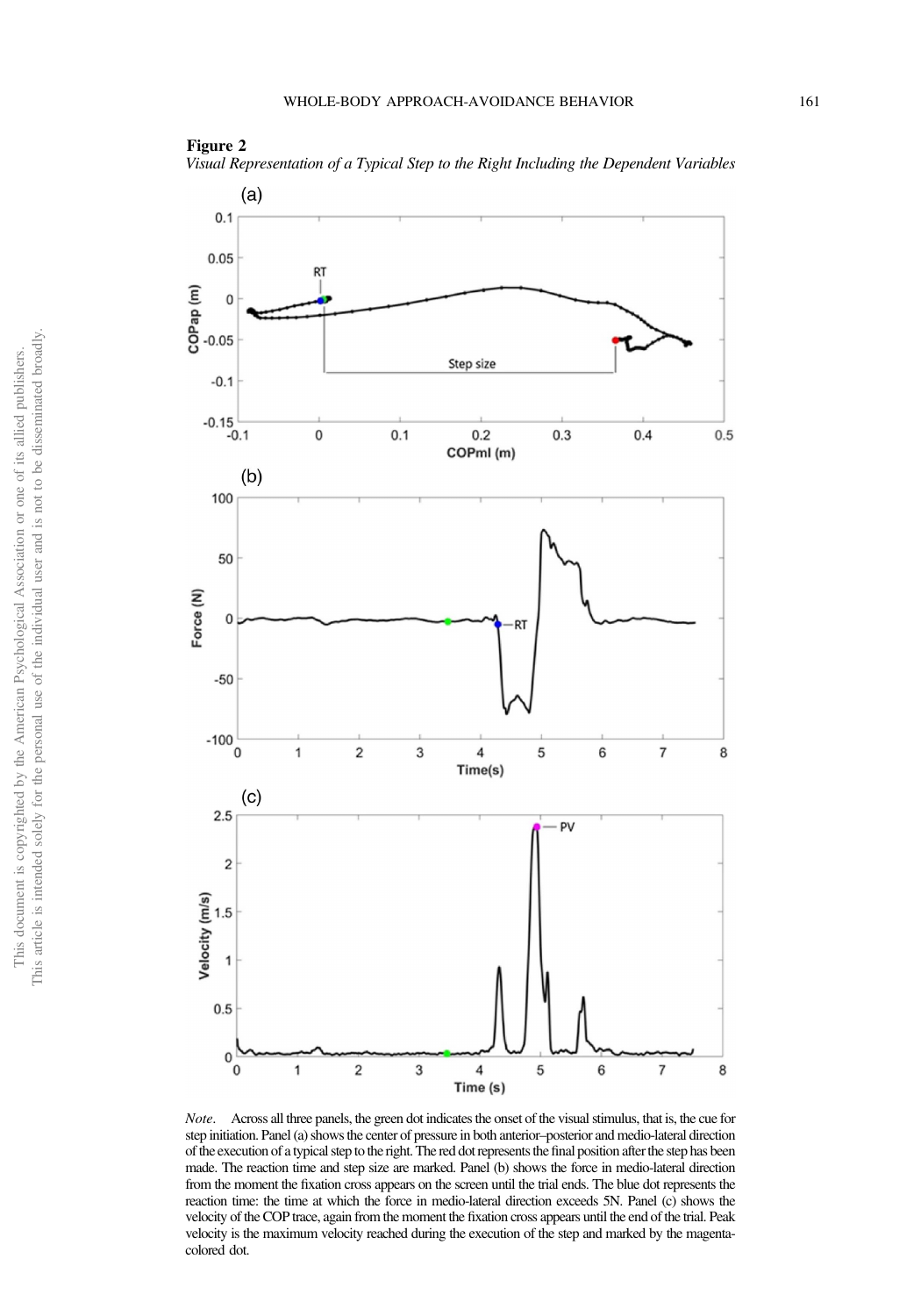of variance (ANOVA) using the statistics program JASP (Version .10, [JASP Team, 2019](#page-15-0)). Alpha was set to .05.

Significant effects were analyzed with posthoc paired-samples t-tests with a Bonferronicorrected alpha of .05 divided by the number of tests. Partial eta squared  $(\eta_p^2)$  and generalized eta squared  $(\eta_G^2)$  are reported as effect sizes for the RM ANOVAs. For the post-hoc tests, Hedges's  $g_{average}$  and a common language (CL) effect size (which is a percentage that reflects the probability of a participant having a larger result in one condition compared to the other) are reported. For details on these measures, see [Lakens \(2013\).](#page-15-0)

An additional exploratory analysis including gender of the face and gender of the participant was performed. An earlier study using a comparable paradigm ([Stins et al., 2014](#page-16-0)) found that gender, combined with emotion, had a clear influence on reaction time. Furthermore, in our second experiment participants had to respond to the gender of the stimuli, which is why we decided to look further into the putative effects of gender in the present study. Since neither the DR nor the ERC account makes predictions based on gender, and since gender was not part of the original hypotheses for these experiments, we considered this an exploratory analysis. Since this exploratory analysis was focused only on gender and emotion, we collapsed the data over the factors Distance and Label. Thus for each GI parameter, a three-way RM ANOVA was performed with gender of the participant (male/ female) as a between-subjects factor, and gender of the face displaying the emotion (male/female) and emotion (happy/angry) as within-subject factors.

# Results Experiment 1

Three participants were removed from the analysis because they did not follow the instructions or made too many mistakes. For the remaining 33 participants, 7.0% of the steps were removed (185 out of 2,640) due to missing data (5), stepping in the wrong direction (66), being "indecisive" (i.e., repeated weight shifting prior to stepping; 47), not standing still as instructed, quantified as excessive sway 500 ms pre-stimulus (sway  $>$  3  $\times$  SD; 16), responding too fast ( $RT$  < 200 ms; 4) or too slow  $(RT > 1,400$  ms; 47). Note: these criteria were based on extensive visual inspection of the COP traces.

Statistical details for all dependent variables can be found in [Table 1.](#page-7-0) The results are shown in [Figure 3](#page-8-0).

# Reaction Time

Two significant main effects were found: an effect of Emotion, with happy faces eliciting overall faster responses compared to angry faces, and an effect of Label, reflecting faster responses when a step was labeled as "toward" compared to "away." In addition, significant interaction effects were found for Emotion and Label and for Distance and Label.

The interaction between Emotion and Label was explored by performing four post-hoc pairwise comparisons, all of which were significant. A happy face with a movement labeled as "toward" elicited the fastest RT compared to both a happy face with an "away" labeled movement,  $t(32) = -9.13$ ,  $p < .001$ , Hedges's  $g_{av} =$ 1.25, CL effect size  $= 94\%$ , as well as an angry face with a "toward" labeled movement,  $t(32) = -11.17$ ,  $p < .001$ , Hedges's  $g_{av} = .92$ , CL effect size  $= 97\%$ . Note that this effect stems purely from the labeling of the movement; it is present regardless of whether the distance to the happy face increased or decreased. In turn, an angry face paired with a "toward" labeled step showed significantly faster RT compared to an angry face with an "away" labeled step,  $t(32) = -6.31$ ,  $p < .001$ , Hedges's  $g_{av} = .86$ , CL effect size  $= 86\%$ . Finally, when the movement was labeled as "away," a happy face yielded faster responses compared to an angry face,  $t(32) = -6.50, p < .001, \text{ Hedges's } g_{av} = .65,$ CL effect size  $= 87\%$ . All of these effects were present regardless of whether the distance to the emotional face increased or decreased with the movement made.

The significant interaction between Emotion and Label was driven by the significantly larger difference between "toward" and "away" for happy faces (600 vs. 734 ms, respectively) compared to angry faces (704 vs. 808 ms, respectively);  $t(32) = 2.32, p < .05$ , Hedges's  $g_{av} = .33$ , CL effect size = 66%.

The interaction between Label and Distance to the emotional face was also analyzed with four post-hoc comparisons, which were all significant. RT was fastest when a step was labeled as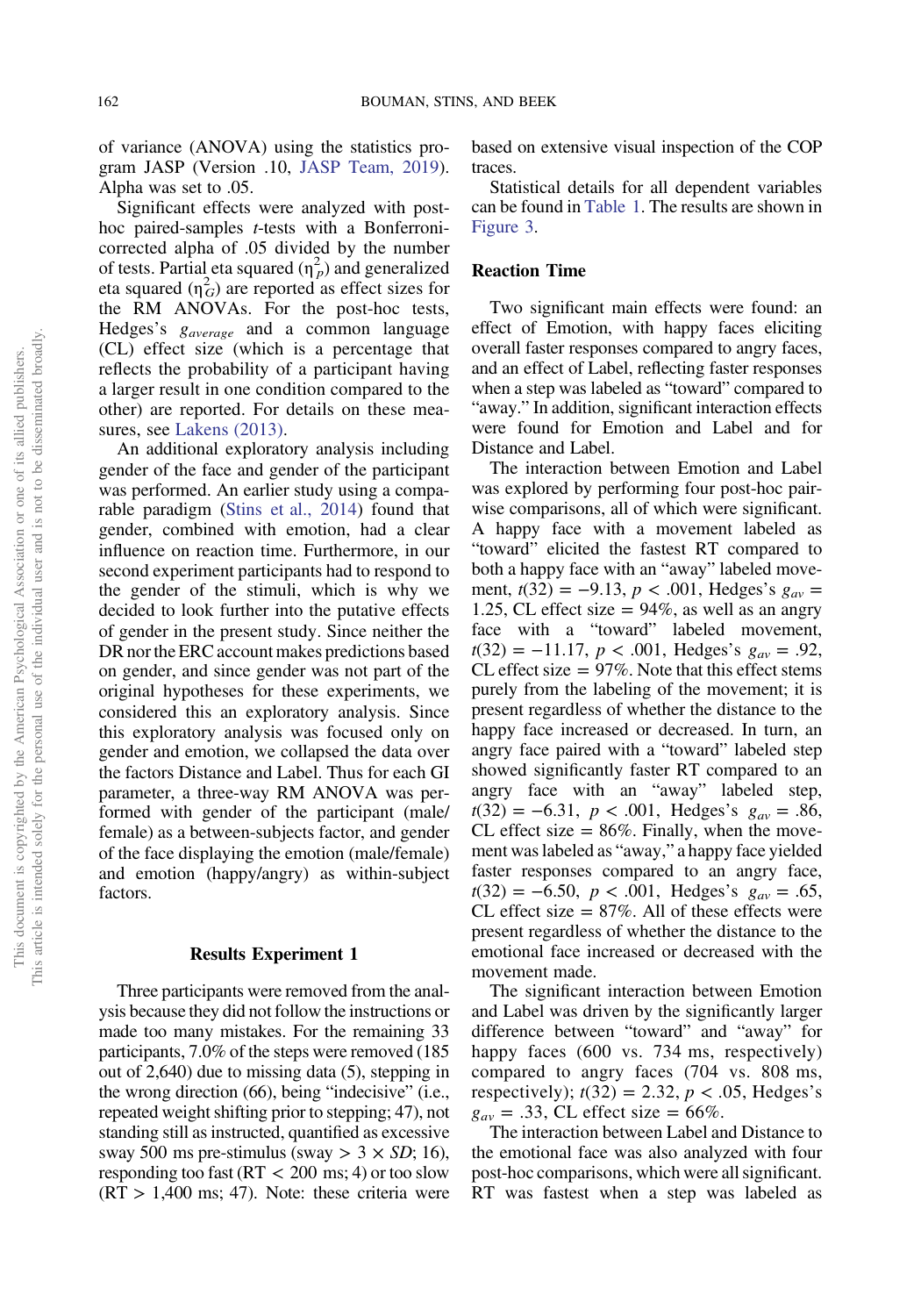<span id="page-7-0"></span>Table 1

| F Values, p Values, $\eta_p^2$ , and $\eta_G^2$ for All Dependent Variables of Experiment 1 |  |  |  |  |
|---------------------------------------------------------------------------------------------|--|--|--|--|
|---------------------------------------------------------------------------------------------|--|--|--|--|

| Dependent variable                          | $\overline{F}$      | $\boldsymbol{p}$ | $\eta_p^2$ | $\eta_G^2$ |
|---------------------------------------------|---------------------|------------------|------------|------------|
| Reaction time                               |                     |                  |            |            |
| <b>Emotion</b>                              | $F(1, 32) = 118.86$ | p < .001         | .79        | .11        |
| Distance                                    | $F(1, 32) = 1.58$   | $p=.22$          | .05        | .00.       |
| Label                                       | $F(1, 32) = 70.29$  | p < .001         | .69        | .18        |
| Emotion $\times$ Distance                   | $F(1, 32) = .30$    | $p = .59$        | .01        | .00.       |
| Emotion $\times$ Label                      | $F(1, 32) = 5.39$   | p < .05          | .14        | .004       |
| Distance $\times$ Label                     | $F(1, 32) = 18.94$  | p < .001         | .37        | .06        |
| Emotion $\times$ Distance $\times$ Label    | $F(1, 32) = .51$    | $p = .48$        | .02        | .00.       |
| Peak velocity                               |                     |                  |            |            |
| Emotion                                     | $F(1, 32) = .40$    | $p = .53$        | .01        | .00.       |
| Distance                                    | $F(1, 32) = 2.51$   | $p=.12$          | .07        | .00.       |
| Label                                       | $F(1, 32) = .70$    | $p = .41$        | .02        | .00.       |
| <b>Emotion <math>\times</math> Distance</b> | $F(1, 32) = 5.22$   | p < .05          | .14        | .00.       |
| Emotion $\times$ Label                      | $F(1, 32) = .002$   | $p = .96$        | .00        | .00.       |
| Distance $\times$ Label                     | $F(1, 32) = .05$    | $p=.83$          | .00        | .00.       |
| Emotion $\times$ Distance $\times$ Label    | $F(1, 32) = 3.36$   | $p = .08$        | .10        | .00.       |
| Step size                                   |                     |                  |            |            |
| <b>Emotion</b>                              | $F(1, 32) = 15.53$  | p < .001         | .33        | .001       |
| Distance                                    | $F(1, 32) = 2.74$   | $p=.11$          | .08        | .001       |
| Label                                       | $F(1, 32) = 2.67$   | $p=.11$          | .08        | .001       |
| Emotion $\times$ Distance                   | $F(1, 32) = 1.22$   | $p=.28$          | .04        | $.00\,$    |
| Emotion $\times$ Label                      | $F(1, 32) = 4.03$   | $p = .053$       | .11        | .00.       |
| Distance $\times$ Label                     | $F(1, 32) = .30$    | $p = .59$        | .01        | .00.       |
| Emotion $\times$ Distance $\times$ Label    | $F(1, 32) = 1.63$   | $p=.21$          | .05        | .00        |
|                                             |                     |                  |            |            |

Note. Statistically significant effects are shown in bold.

"toward" and brought the participants closer to the emotional face. This RT value was significantly lower compared to both a movement labeled as "toward" that increased the distance  $t(32) = -5.05$ ,  $p < .001$ , Hedges's  $g_{av} = .44$ , CL effect size  $= 81\%$ , and a movement labeled as "away" that decreased the distance to the emotional face,  $t(32) = -7.44$ ,  $p < .001$ , Hedges's  $g_{av} = 1.48$ , CL effect size = 90%. Decreasing the distance to the emotional stimulus and labeling it as "away" showed the slowest RT, with it being significantly slower compared to labeling a movement as "away" but increasing the distance,  $t(32) = 3.14, p < .005$ , Hedges's  $g_{av} =$ .61, CL effect size  $= 71\%$ . Finally, moving further from the face with the emotion and labeling the movement as "away" evoked a slower RT compared to labeling the movement as "toward,"  $t(32) = -3.44$ ,  $p < .005$ , Hedges's  $g_{av} = .43$ , CL effect size  $= 73\%$ . All of these significant effects were present regardless of whether the emotion displayed on one of the faces was anger or happiness.

The significant interaction between the Label of the movement and the Distance to the emotional stimulus can be evaluated as follows: the difference in RT between the "toward" and "away" conditions was larger when decreasing the distance to the happy or angry face (627 vs. 811, respectively) compared to increasing the distance  $(677 \text{ vs. } 730, \text{ respectively}); t(32) = 4.35, p < .001,$ Hedges's  $g_{av} = 1.08$ , CL effect size = 78%.

### Peak Velocity

Only a significant interaction effect between Emotion and Distance was found. None of the four post-hoc comparisons were significant when using a Bonferroni-corrected alpha of .0125. No significant differences were found when comparing the peak velocity of moving closer to a happy face to either moving further from a happy face,  $t(32) = 2.39, p = .023$ , or moving closer to an angry face,  $t(32) = .88$ ,  $p = .39$ . Similarly, increasing the distance to an angry face did not elicit a significantly different peak velocity compared to increasing the distance to a happy face,  $t(32) = -1.80$ ,  $p = .081$ , or decreasing the distance to an angry face,  $t(32) = .77$ ,  $p = .45$ .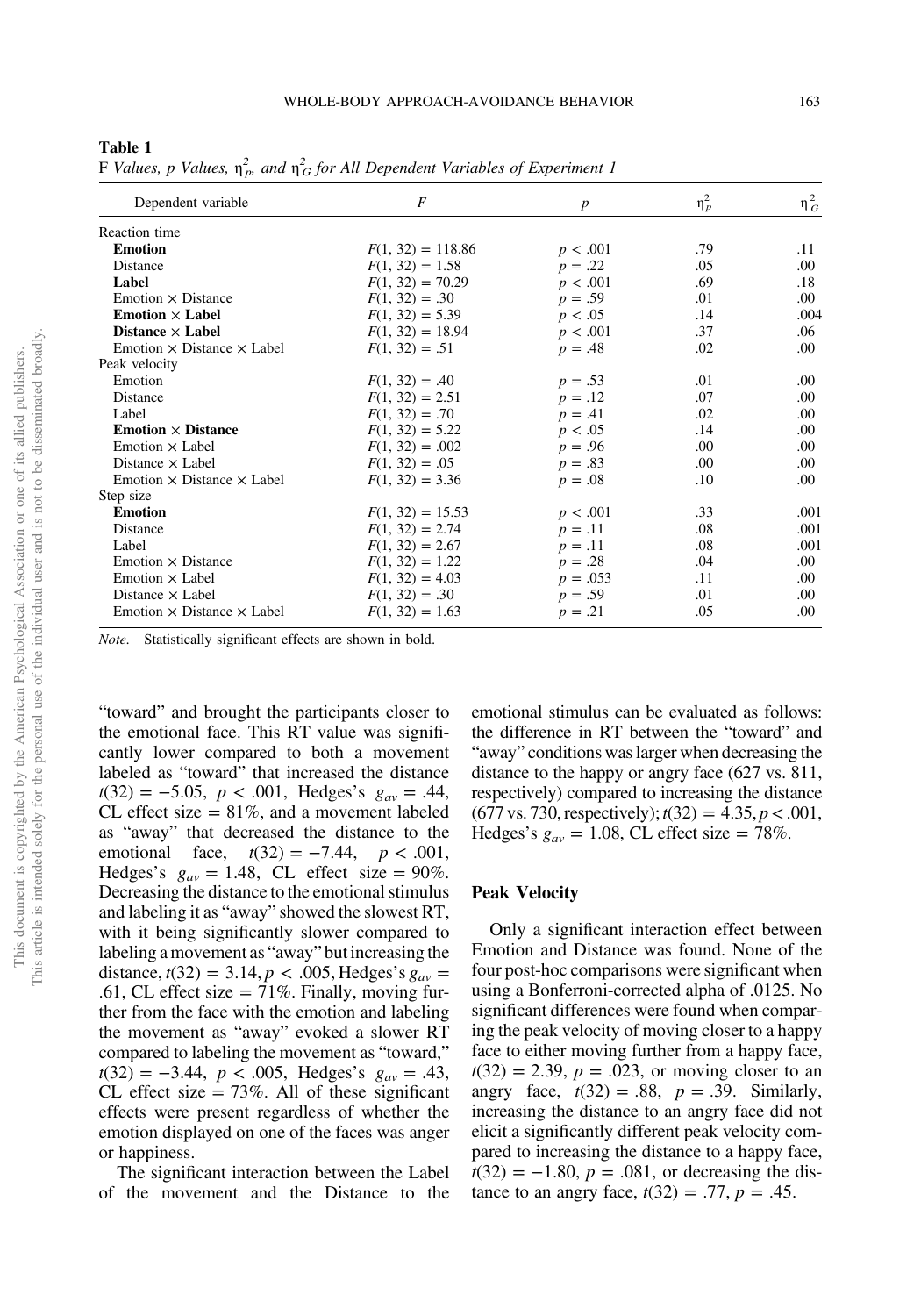

<span id="page-8-0"></span>



Note. The data points for all eight conditions include a vertical bar representing the standard error.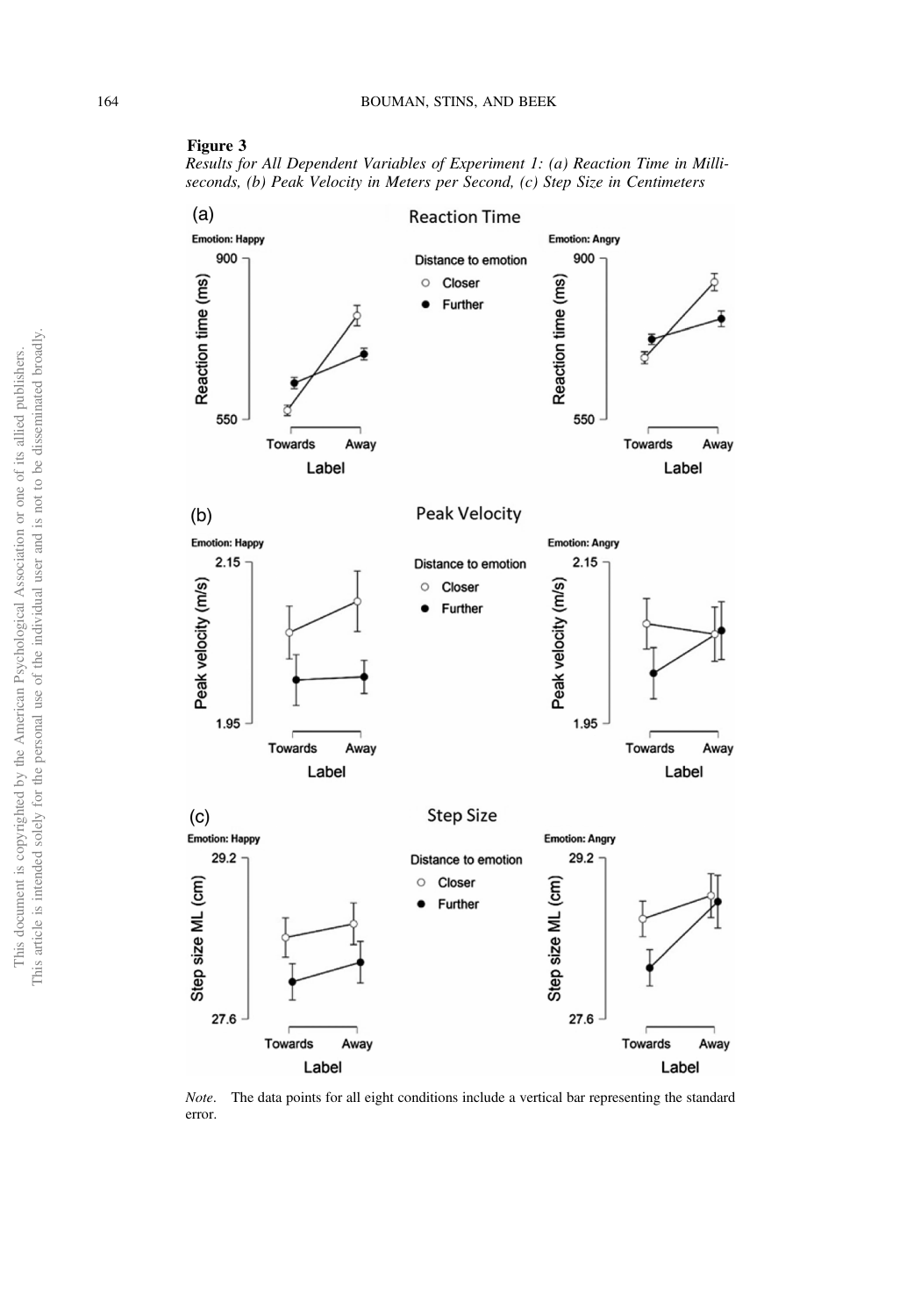### Step Size

A main effect of Emotion was found in that slightly smaller sideway steps were made with a happy face (28.27 cm) compared to an angry face (28.57 cm).

# Exploratory Analysis

# Reaction Time

Apart from the effect of Emotion,  $F(1, 31) =$ 108.24,  $p < .001$ ,  $\eta_p^2 = .78$ ,  $\eta_G^2 = .14$ , which was found in the main analysis as well, no other factors were significant. Participants responded faster when a happy face was on the screen (666 ms) compared to when an angry face was on the screen (754 ms).

### Peak Velocity

A significant effect for Gender of the participant was found,  $F(1, 31) = 5.22, p < .05$ ,  $n_P^2$  = .14,  $n_G^2$  = .14. Females showed a significantly lower peak velocity (1.84 m/s) compared to males (2.25 m/s).

### Step Size

Apart from the effect of Emotion,  $F(1, 31) =$  $15.82, p < .001, \eta_p^2 = .34, \eta_G^2 = .001$ , similar to the main analysis, no other factors were significant. Step size was slightly smaller when a happy face was on the screen (28.25 cm) compared to an angry face (28.58 cm).

### Discussion Experiment 1

Using a novel version of the whole-body approach-avoidance task we attempted to contrast the motivational account and the evaluativecoding account to gain a better understanding of the nature of the coupling between valence and movement. In Experiment 1, we found two important results for RT.

First, we found a significant interaction between valence and response label, but not between valence and distance change. The ERC account would predict a crossing interaction such that positive items and the label "toward," as well as negative items and the label "away" would be relatively fast compared to the incongruent combinations. Instead, the interaction in question [\(Figure 3a\)](#page-8-0) is only in partial agreement with the ERC account. Specifically, there was a clear effect in the expected direction for happy faces: responses labeled as "toward" were initiated 134 ms faster than responses labeled as "away," regardless of distance change ([Figure 3a,](#page-8-0) left). However, a smaller unexpected effect in the same direction was observed for angry faces, with responses labeled as "toward" being initiated 104 ms faster than responses labeled as "away" [\(Figure 3a,](#page-8-0) right).

Second, we found a significant interaction between distance and label. The 184 ms advantage when moving closer by means of a step labeled "toward" compared to labeled "away" is larger than the 53 ms advantage when moving further from an emotional face with a "toward" label than with an "away" label. Thus, when physically reducing the distance to an emotional stimulus (either happy or angry), a concurring label ("toward") speeds up the response because it matches the distance change, while a conflicting label ("away") slows down the response. In sum, there was support for the ERC account but for happy faces only. No support was found for the DR account.

In contrast to RT, PV showed an interaction between emotion and distance to the emotional stimulus. The results hint at a slightly higher PV when moving closer to a happy face compared to moving further away from it, providing moderate support for DR. Finally, the SS results showed only a main effect of emotion, but did not provide any support for either theoretical account.

The exploratory analysis including gender only showed one additional significant effect for PV, in that female participants showed a lower PV compared to males. This difference in PV could be due to anthropometric gender differences such as muscle strength, and we consider it irrelevant for the present research question.

# Experiment 2

Experiment 2 was conducted to examine whether we would find significant effects of emotion on behavior when no evaluative goal is present for the participants. Instead of responding to the emotional expression displayed on the face, participants responded to the gender. The DR account posits that "functional movements" should not be affected by the goal of the movement, while both ERC and CE accounts predict no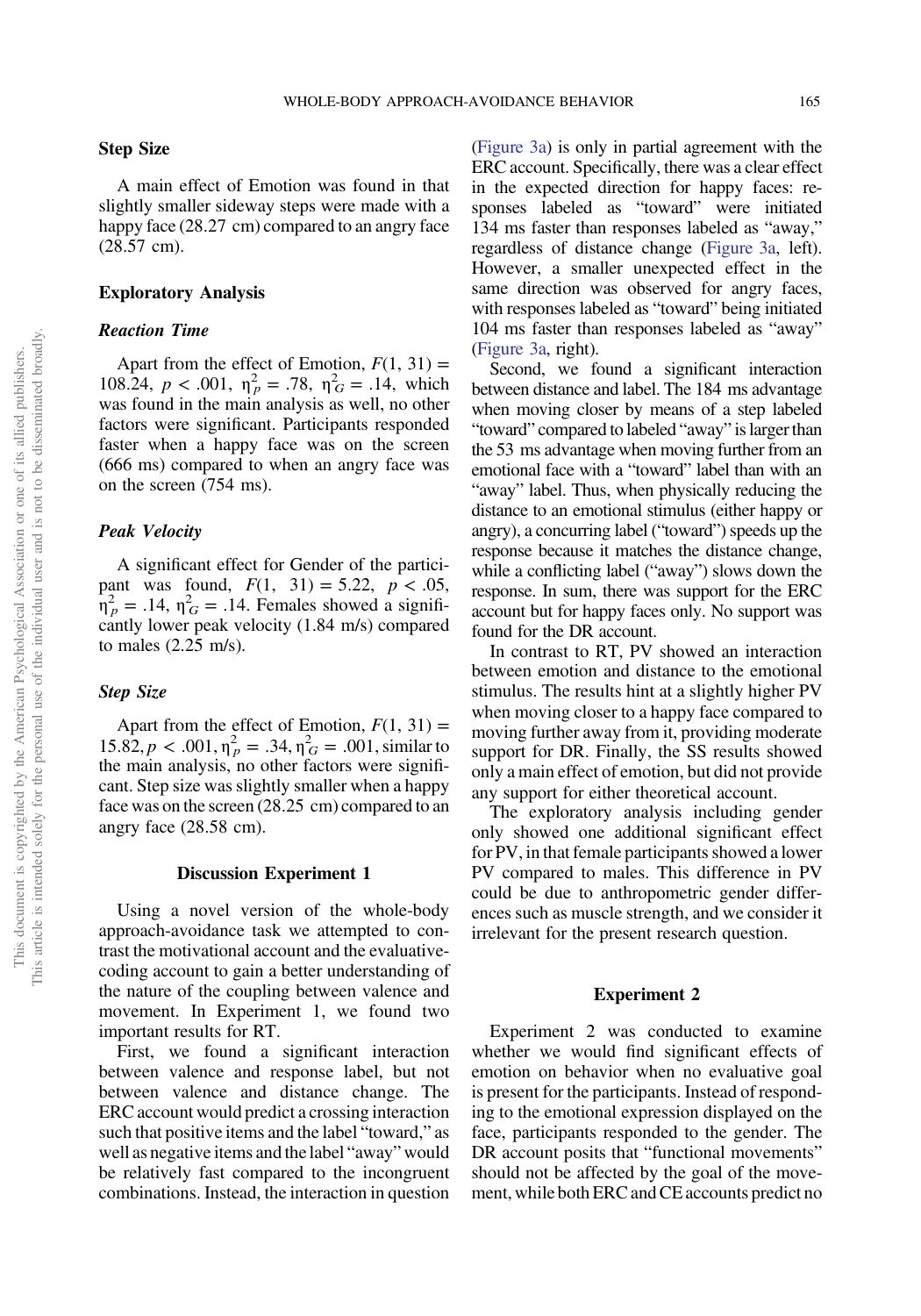(or a reduced) effect of emotion when emotional content is irrelevant.

#### Materials and Methods Experiment 2

### Participants

Thirty-six new individuals participated (21 females; mean age =  $20.1$  years;  $SD = 2.2$  years).

# Materials and Methods

See Experiment 1.

#### Procedure

Experiment 2 was almost identical to the first experiment, with one key difference: participants now had to respond to the gender of the faces on the screen instead of the emotion. So while one of the faces still displayed emotion and the other face was neutral, this difference in affective content was no longer the main focus for the participants. In this experiment the four instructions were: (a) step toward the male, (b) step away from the male, (c) step toward the female, and (d) step away from the female. The stimulus set-up was such that there was always one male and one female face in each trial.

### Data Reduction

See Experiment 1.

### Statistical Analysis

The statistical analysis was identical to Experiment 1. Note that, even though the instructions emphasized moving toward/away from a particular gender, the main analysis performed on Experiment 2 did not focus on gender but used emotion as factor. However, the exploratory analysis did take gender into account, similar to Experiment 1.

### Results Experiment 2

The data for all 36 participants were used. Out of all 2,880 steps, 6.42% were excluded (185 steps) for the following reasons: missing data (3), stepping in the wrong direction (55), being indecisive (85), excessive sway (25), responding too fast (4) or too slow (13). Statistical details for all dependent variables can be found in OSM 3.

# Reaction Time

The RT data are shown in [Figure 4.](#page-11-0) A significant main effect was found for Label,  $F(1, 35) = 65.39$ ,  $p < .001$ ,  $\eta_p^2 = .65$ ,  $\eta_G^2 = .21$ , with RT being faster when movements were labeled as "toward" compared to when they were labeled as "away." In addition, a significant interaction between Distance and Label was found,  $F(1, 35) = 6.36, p < .05$ ,  $\eta_p^2 = .15, \eta_G^2 = .003.$ 

Four post-hoc comparisons were performed to investigate the interaction, with a Bonferronicorrected alpha of .0125. When moving closer to the emotional face, RT was faster when the movement was labeled as "toward" compared to when it was labeled as "away,"  $t(35) = -8.25$ ,  $p < .001$ , Hedges's  $g_{av} = 1.15$ , CL effect size = 92%. Comparably, when moving further from the emotional face, RT was also faster when the movement was labeled as "toward" compared to when it was labeled as "away,"  $t(35) =$ −7.00,  $p$  < .001, Hedges's  $g_{av}$  = .92, CL effect size  $= 88\%$ . The comparison between moving closer with the label "toward" and moving further with the label "toward" was not significantly different,  $t(35) = −1.52$ ,  $p = .14$ . It also did not matter whether participants increased or decreased their distance to an emotional face when the movement was labeled as "away,"  $t(35) = 2.44$ ,  $p = .02$ . These effects were present regardless of the affective content of the stimuli.

The interaction between Distance and Label was driven by the difference in RT between the movements labeled as "toward" and "away" when increasing the distance to the emotion (520 vs. 645 ms, respectively) and this difference when the distance to the emotion decreases (508 vs. 664 ms, respectively),  $t(35) = 2.52, p < .05$ , Hedges's  $g_{av} = .27$ , CL effect size = 66%.

# Peak Velocity

The data showed a significant main effect for Distance,  $F(1, 35) = 5.01$ ,  $p < .05$ ,  $\eta_p^2 = .13$ ,  $\eta_G^2$  = .001. Data showed a slightly higher peak velocity when moving closer to an emotional face (2.26 m/s) than when moving further away from an emotional face (2.23 m/s), regardless of how the movement was labeled or the emotion of the face.

#### Step Size

No significant effects were found.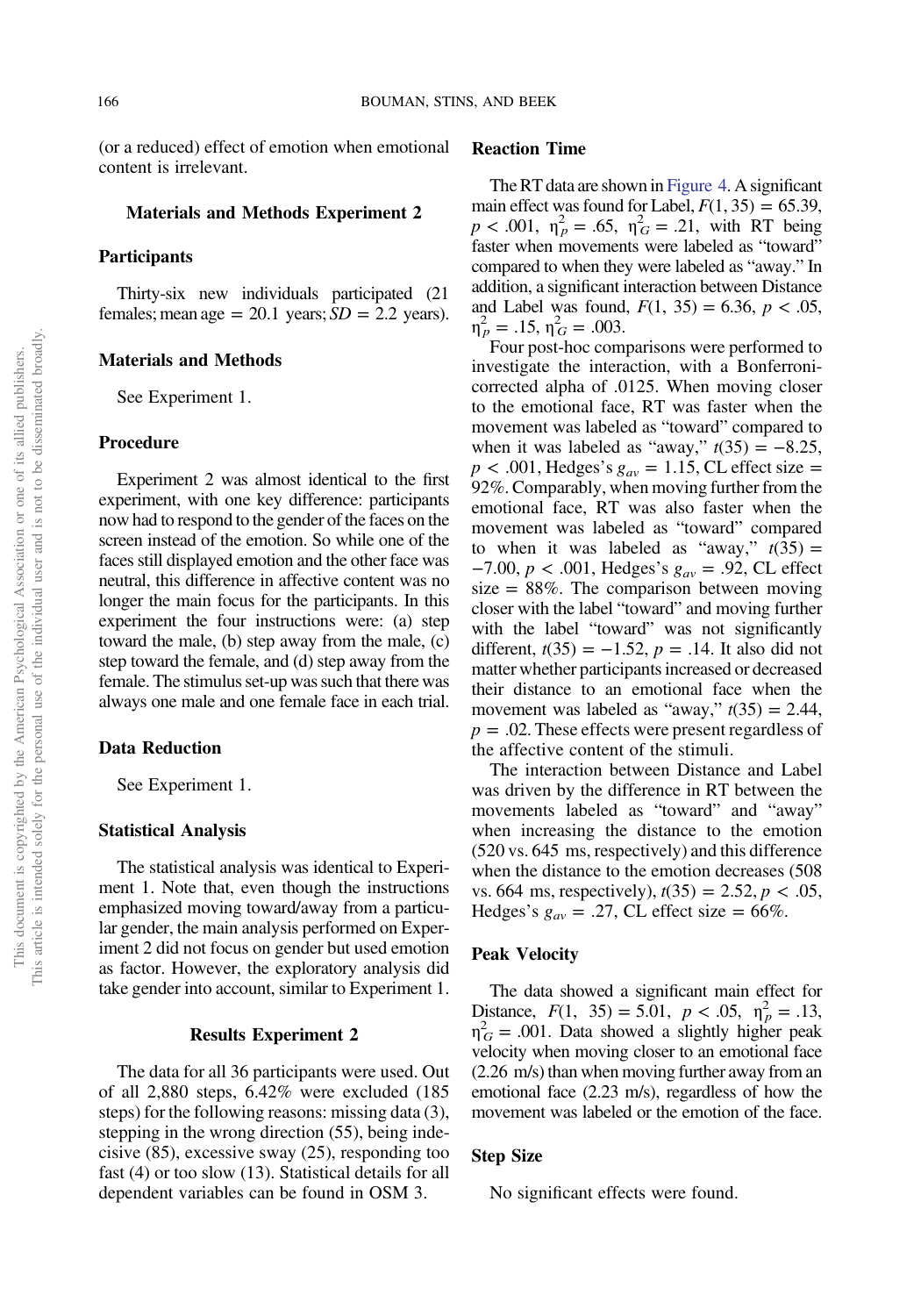### <span id="page-11-0"></span>Figure 4

Results for All Dependent Variables, Experiment 2: (a) Reaction Time in Milliseconds, (b) Peak Velocity in Meters Per Second, (c) Step Size in Centimeters



Note. The data points for all eight conditions include a vertical bar representing the standard error.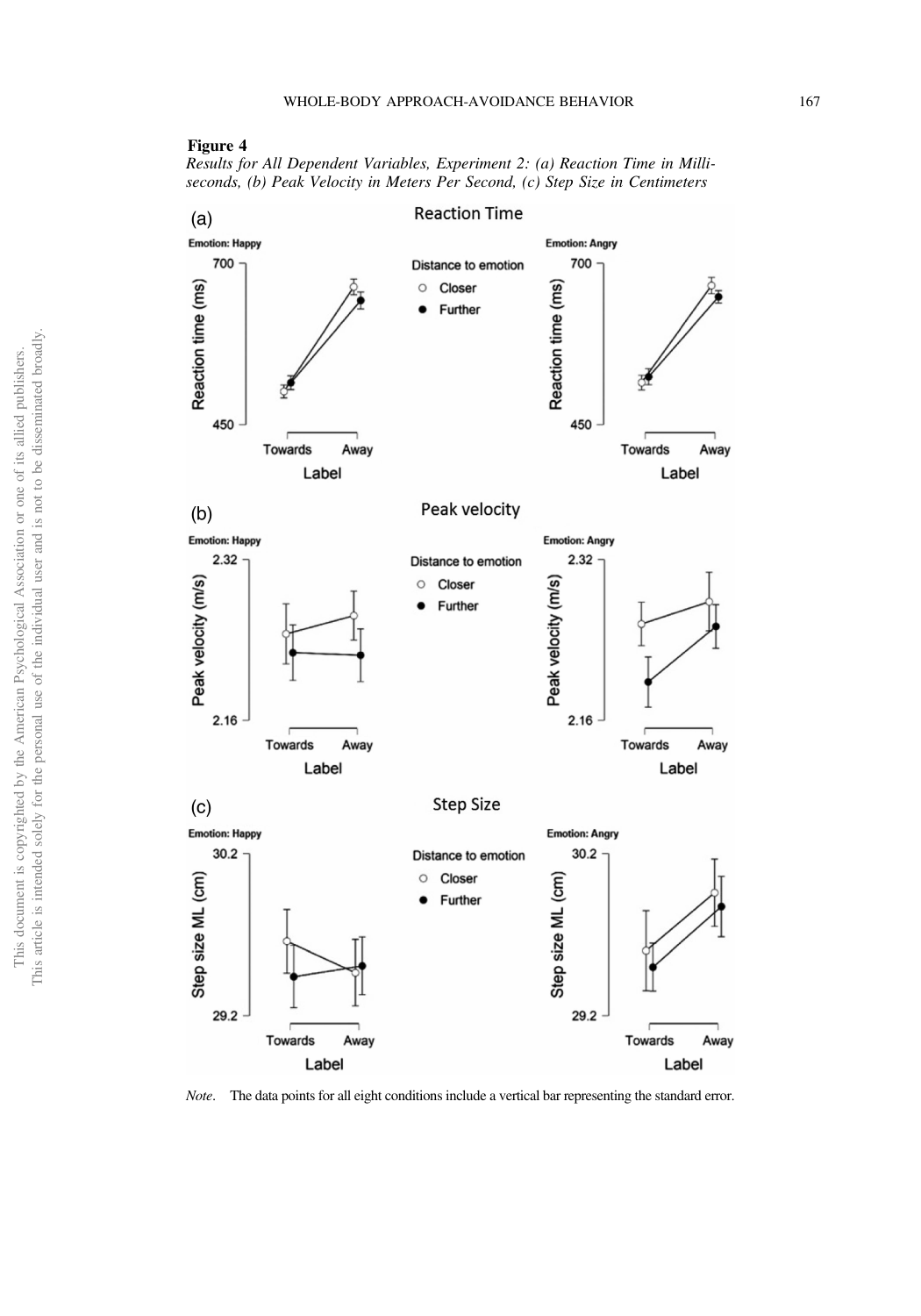# Exploratory Analysis

### Reaction Time

A significant three-way interaction was found between Emotion, Gender of the stimulus, and Gender of the participant:  $F(1, 34) = 5.25$ ,  $p < .05$ ,  $\eta_p^2 = .13$ ,  $\eta_G^2 = .004$ . To explore this interaction, separate ANOVAs with Emotion and Gender of the stimulus were performed for male and female participants separately. For male participants, no significant effects were found in this ANOVA. For female participants, the interaction between Emotion and Gender of the stimulus was significant:  $F(1, 20) = 9.88$ ,  $p < .05$ ,  $\eta_p^2 = .33$ ,  $\eta_G^2 = .015$ .

Post-hoc comparisons showed a significant difference for female participants between responding to happy female and angry female faces,  $t(20) = -3.00$ ,  $p < .05$ , Hedges's  $g_{av} =$ .29, CL effect size  $= 74\%$ , in that the (female) participants responded faster to happy females compared to angry female faces. The three other contrasts were not significant with a Bonferronicorrected alpha of .0125: happy males compared to angry males,  $t(20) = 1.92$ ,  $p = .070$ , happy males compared to happy females,  $t(20) = 2.06$ ,  $p = .053$ , and angry males compared to angry females,  $t(20) = -2.16$ ,  $p = .043$ .

### Peak Velocity

A significant main effect was found for Gender of the participants,  $F(1, 34) = 6.93$ ,  $p < .05$ ,  $\eta_p^2 = .17$ ,  $\eta_G^2 = .17$ . Females had a lower peak velocity compared to males. A significant effect was found for Gender of the stimulus as well,  $F(1, 1)$ 34) = 4.99,  $p < .05$ ,  $\eta_p^2 = .13$ ,  $\eta_G^2 = .001$ . When the face displaying the emotion was male, participants had a significantly lower peak velocity compared to when the face displaying the emotion was female.

# Step Size

A significant effect of Gender of the stimulus was found,  $F(1, 34) = 26.48$ ,  $p < .001$ ,  $\eta_p^2 =$ .44,  $\eta_G^2 = .005$ . Participants' step was larger when the face displaying the emotion was female compared to when it was male, regardless of whether that emotion was happy or angry or the gender of the participant.

### Discussion Experiment 2

Experiment 2 examined whether movement execution was influenced by valence in the absence of an emotional evaluation goal. Similar to Experiment 1, RT failed to yield any significant effect of distance. As a result, no support was found for the motivational account, which considers distance to be a crucial factor when responding to emotional stimuli, regardless of the absence of evaluation goals [\(Krieglmeyer et al., 2010](#page-15-0)).

There was a significant effect of label (RT was faster when responses were labeled "toward" compared to "away"), but this effect was independent of the emotional content of the stimuli. Both the ERC and the CE account predict a disappearance of the effects of emotion when no affective evaluation goal is present [\(Eder &](#page-15-0) [Rothermund, 2008](#page-15-0); [Lavender & Hommel, 2007](#page-15-0)), but we are well aware that we cannot use our null finding as support for this thesis.

Experiment 2 also revealed a significant interaction between distance and label. Similar to Experiment 1, the RT difference between steps with a "toward" and "away" label was larger when moving closer to an emotional face (156 ms) than when moving further away from an emotional face (125 ms). When closing the distance to the valenced stimulus, a matching label ("toward") speeds up the initiation compared to the opposite label ("away"). A similar trend, although less pronounced, was found when moving further away.

PV showed an effect of distance with higher values when moving closer to an emotional face (both happy and angry) compared to moving further away from it. This is partially in line with the motivational account, since we expected facilitation of distance decrease for happy faces, but not for angry faces.

The exploratory analysis including gender showed effects across all three dependent variables. For RT we found that female participants responded faster to happy female faces compared to angry female faces. Interestingly, both [Rotteveel and Phaf \(2004\)](#page-15-0) and [Stins et al.](#page-16-0) [\(2014](#page-16-0)) found this as well. [Becker et al. \(2007\)](#page-15-0) speculated that feminine features are inherently linked to happy facial expression, possibly speeding up the faster responses to happy compared to angry female faces.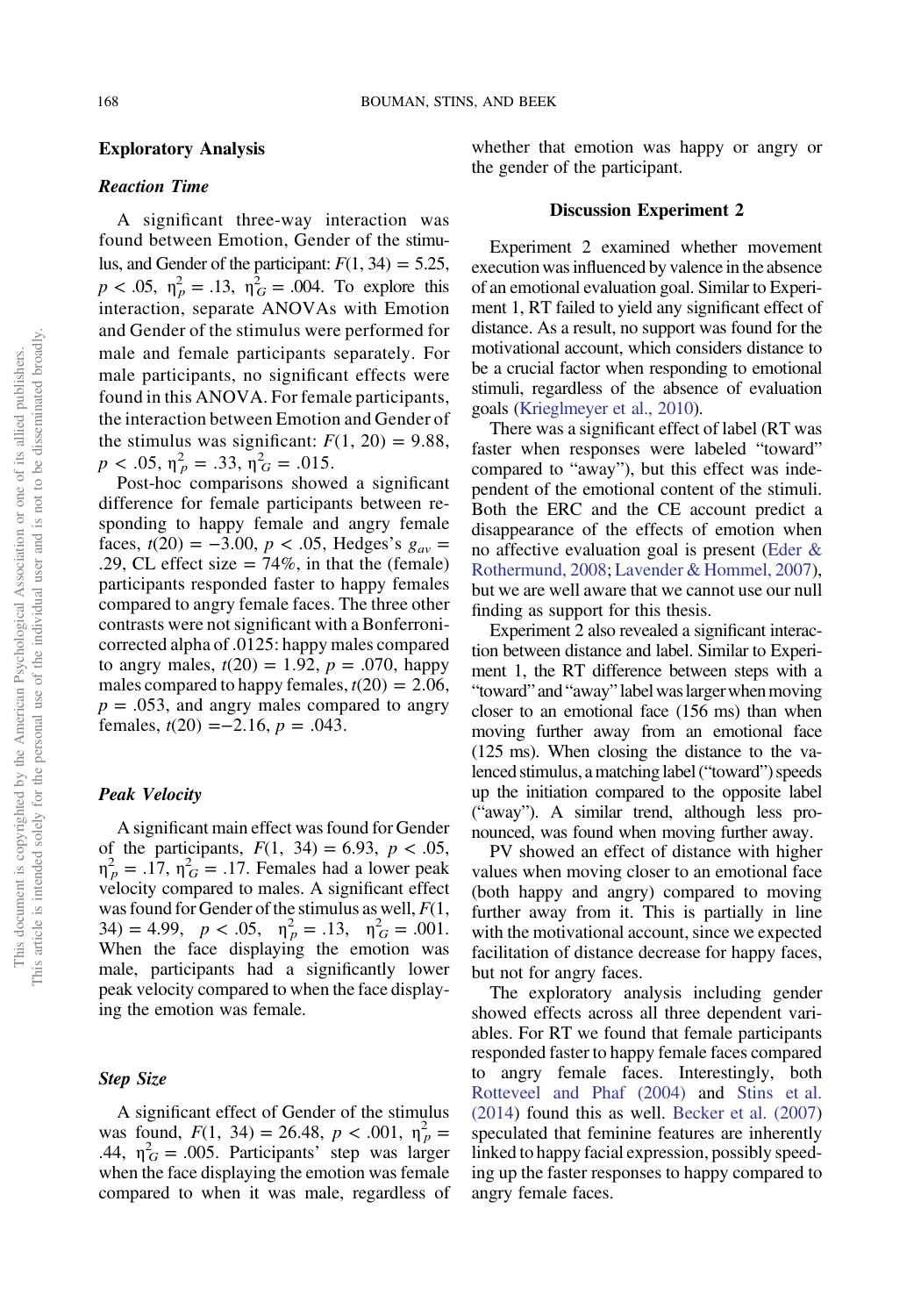PV and SS both showed a significant decrease when a male face displayed the emotion compared to when a female face displayed it, regardless of whether the emotion was happy or angry. The presumed inherent link between masculine features and angry facial expressions ([Becker](#page-15-0) [et al., 2007\)](#page-15-0) may have primed an avoidance response, decreasing both step execution parameters.

#### General Discussion

Two experiments were conducted to independently assess the effects of distance change and response label on the coupling between emotion and movement. In Experiment 1, participants responded to the presence or absence of an emotional expression by stepping sideways. Distance to the face with the emotional expression (happy or angry) and response label was manipulated independently to tease apart their effects. RT partially supported the evaluative account: happy faces were responded to quicker when paired with a "toward"-label than with an "away"-label, regardless of whether the movement changed the distance to the happy face. PV results hinted at a marginal effect in that moving closer to a happy face yielded slightly higher PV compared to moving further away from a happy face, and thus provided support for the DR account.

Experiment 2 focused on the effect of distance and response label in the absence of an explicit emotional evaluation goal. In this case, the motivational account predicts an effect of distance regardless of whether valence was intentionally processed [\(Krieglmeyer et al., 2010](#page-15-0)). In contrast, the CE and ERC account predict no effect of emotion on movement in the absence of an explicit emotional evaluation goal ([Eder &](#page-15-0) [Rothermund, 2008;](#page-15-0) [Lavender & Hommel,](#page-15-0) [2007](#page-15-0)). Interestingly, this was the case for all three dependent variables in our main analysis: There was no significant interaction between distance or label and emotion for any of the dependent variables. The OSM 4 presents an overview of all significant effects across both experiments.

Regarding the exploratory analysis, Experiment 1 showed one significant effect of gender for PV, whereas Experiment 2 (in which participants responded to the gender of the stimuli) yielded significant effects regarding gender for all three dependent variables. This finding supports the CE view, according to which S-R combinations that share a common feature, in combination with a task-relevant goal, facilitate the response to that stimulus [\(Lavender &](#page-15-0) [Hommel, 2007](#page-15-0)).

Predictions of the DR and ERC accounts are based on the assumption that pleasant items (such as happy faces) elicit an approach response, whereas unpleasant items (such as angry faces) elicit an avoidance response, albeit for both accounts for a different reason. Our results, however, did not show this contrast between the two stimulus categories. In fact, looking at [Figures 3a](#page-8-0) and [4a](#page-11-0), the similarities in RT in response to happy faces and angry faces in both experiments are striking.While for Experiment 1 the magnitude of the effect differed between happy and angry faces (since we found a significant main effect of Emotion and a significant interaction with Label), the direction of the effect was the same. For Experiment 2, no significant effect of emotion was found at all. For both emotion categories as well as both experiments, a movement labeled as "toward" yielded faster responses compared to "away."

We can think of a few reasons why happy and angry faces elicited comparable responses. First, the angry faces might have elicited an approach motivation, but somewhat weaker than with happy faces. The literature on the responses coupled to angry faces is inconclusive: [Roelofs](#page-15-0) [et al. \(2009\)](#page-15-0), [Rotteveel and Phaf \(2004\)](#page-15-0), and [Volman et al. \(2011\)](#page-16-0) found behavioral avoidance in response to angry faces, whereas [Krieglmeyer](#page-15-0) [and Deutsch \(2013\)](#page-15-0) and [Wilkowski and Meier](#page-16-0) [\(2010\)](#page-16-0) found facilitation of approach responses. The reason for this discrepancy has not been clarified yet.

Second, participants did not have to identify the emotion category to select their response: they only had to identify whether a face displayed an emotion or not in Experiment 1 and whether a face was male or female in Experiment 2. Third, it could be that the comparable effects for both emotions are due to a common a-specific factor such as arousal or salience (and not valence), which is arguably higher than with neutral faces (cf. [Lundqvist et al., 2014,](#page-15-0) [2015](#page-15-0)). Finally, avoidance responses have not been consistently found in whole-body tasks (e.g., [Bouman & Stins, 2018](#page-15-0); [Stins & Beek, 2011](#page-15-0); [Stins et al., 2011](#page-16-0)), which could be a reason why we did not find the expected RT trends in response to angry faces.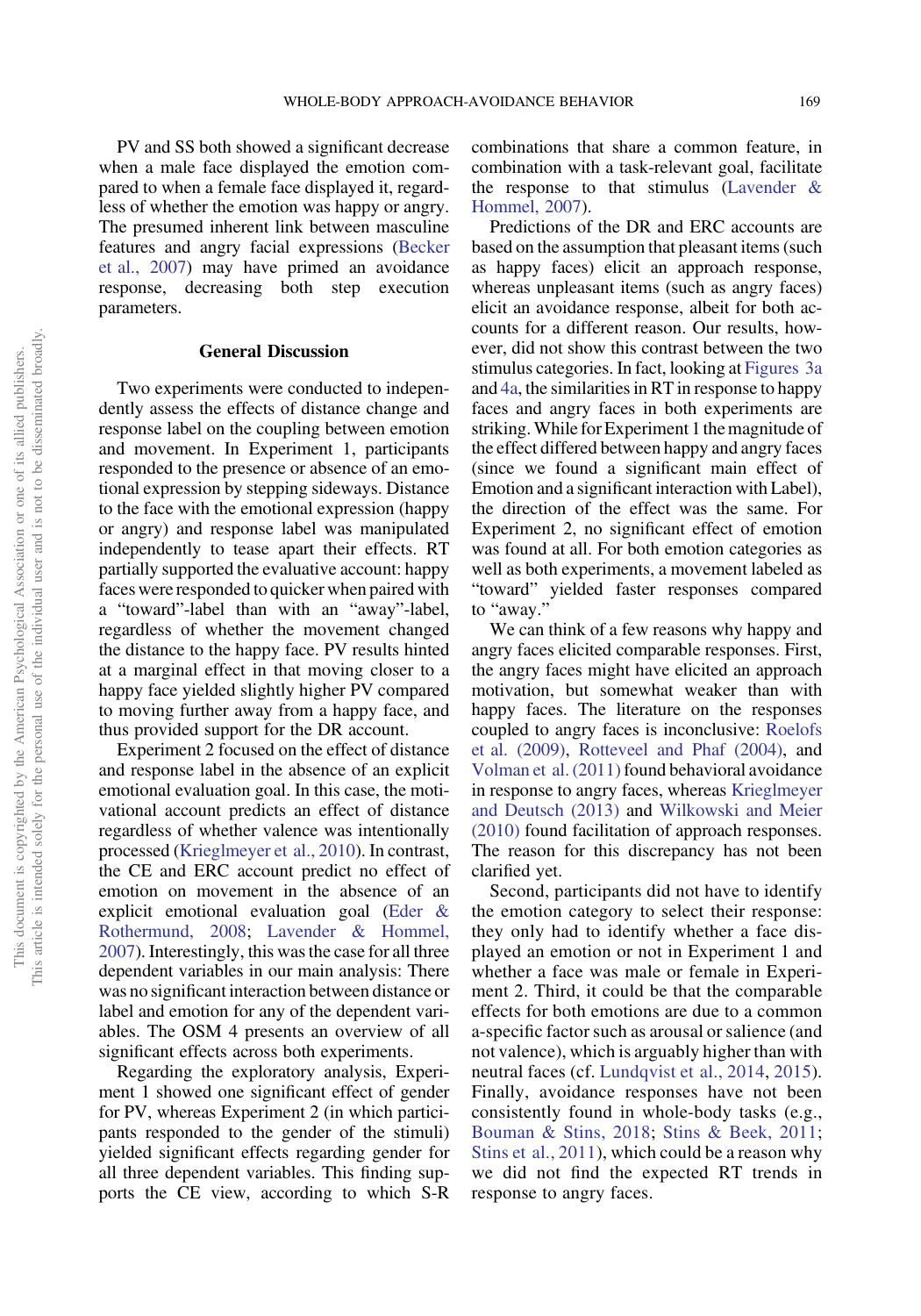<span id="page-14-0"></span>Motivational (DR) and cognitive, goal-driven (ERC) mechanisms appeared to be at work simultaneously. This is supported by two findings. The first is the presence of a significant emotion and distance interaction effect for PV in addition to a significant emotion and response label interaction effect for RT in Experiment 1, suggesting that both mechanisms affect the response. The effect of the movement goal seems to be apparent for step initiation (i.e., RT), while the distance to the emotional stimulus has an effect on step execution (i.e., PV). In other words, when selecting the response, cognitive effects are predominant and affect RT, but when executing the ensuing movement, the automatic (presumably hard-wired) effect of emotion determines movement parameters like PV. Since this is the first whole-body study to directly compare both accounts, more research is necessary to confirm this novel hypothesis. Future studies could experimentally impose certain parameters of step execution such as direction (e.g., always to the left), or extent (e.g., comparing small steps and large steps).

The second finding suggesting that both mechanisms operated simultaneously is the significant interaction between label and distance found for RT in both experiments. The crossing interaction ([Figures 3a](#page-8-0) and [4a](#page-11-0)) shows that response times were much faster when a distance decrease was accompanied by a congruent movement goal ("toward") compared to an incongruent movement goal ("away"). This suggests that a match between movement goal and distance change facilitates movement initiation to a larger extent than distance change or movement goal alone.

[Krieglmeyer et al. \(2010\)](#page-15-0) likewise suggested that increased executive control in the incongruent conditions of their manikin approach-avoidance task could have obscured the automatic motivationally driven distance effects. They concluded that both the distance change and the evaluativecoding might contribute to approach-avoidance effects independently and/or in parallel, with distance motivational effects sometimes being overruled by executive control. Additional support for this notion can be found in the neuroimaging studies of [Roelofs et al. \(2009\)](#page-15-0) and [Volman](#page-16-0) [et al. \(2011\)](#page-16-0), who speculated that the left orbitofrontal cortex (OFC) and the left anterior prefrontal cortex (aPFC) are important for overriding automatic affective stimulus-response couplings. In addition, [Kozlik et al. \(2015\)](#page-15-0) drew a similar conclusion in their literature overview, and the

meta-analysis by Beatty et al. (2016) also found support for both accounts. Interestingly, similar ideas can be found in some of the addiction literature. For example, [Machulska et al. \(2015\)](#page-15-0) argued that nicotine cravings can be considered as a case in which strong automatic impulsive approach response tendencies have come to dominate the more deliberate executive system.

However, the cognitive notion that effects of emotions on behavior are only apparent when emotion is relevant to the task goal is supported by the present findings as well. The significant results for Experiment 1 were centered on emotions, while the significant results for Experiment 2 were not. Experiment 2, in which participants responded to the gender of the stimuli, showed more significant results in the exploratory (gender) analysis than the planned (emotion) analysis. This suggests that the aspect of the stimulus to which most attention is paid, is a bigger driving force in steering behavior.

In sum, our study demonstrates that emotions, as communicated by facial expressions, combined with experimentally induced response labels influence the organization of goal-directed stepping. There was support for both the motivational orientation account and the cognitive-based accounts. It could be that both accounts are valid and that the mechanisms operate independently and in parallel [\(Kozlik et al., 2015;](#page-15-0) [Krieglmeyer et al., 2010](#page-15-0)). This is consistent with dual-processing models in experimental psychology (e.g., [Strack & Deutsch,](#page-16-0) [2004](#page-16-0)) that emphasize the joint existence of automatic (fast, implicit) and controlled (slow, ruledriven) processes, such as emotion. In addition, the existence of a clear goal pertaining to emotion seems to be a prerequisite for emotional effects on behavior. Future studies should attempt to further unravel the respective roles of both mechanisms in normal and abnormal (e.g., addiction, posttraumatic stress disorder) emotion regulation. This could be done, for example, by zooming in on the components that make up the full spectrum of emotional experience, such as brain, eye, heart, muscle, and skin activity, in combination with whole-body motor approach-avoidance behaviors.

#### References

Beatty, G. F., Cranley, N. M., Carnaby, G., & Janelle, C. M. (2016). Emotions predictably modify response times in the initiation of human motor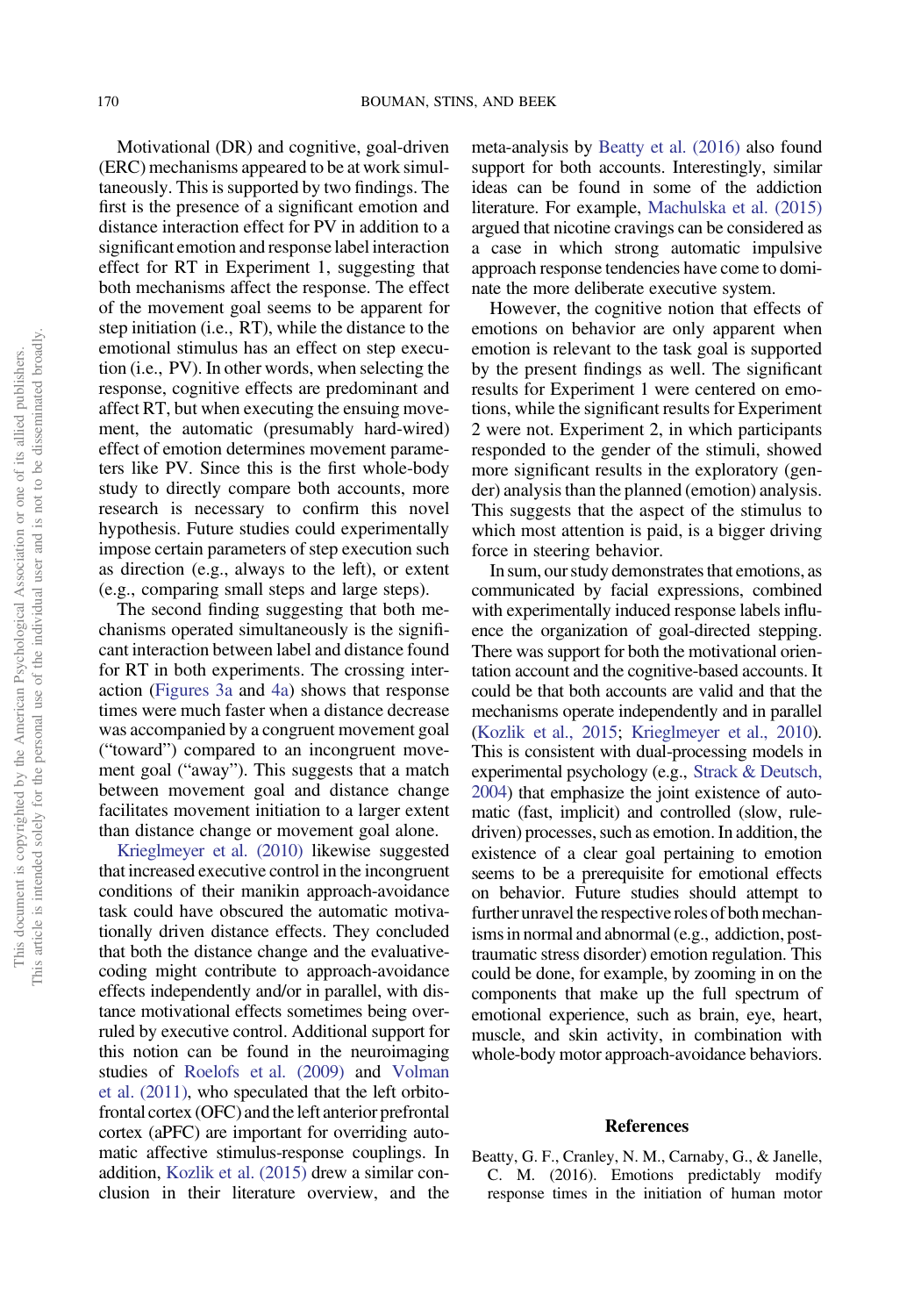<span id="page-15-0"></span>actions: A meta-analytic review. Emotion, 16(2), 237–251. <https://doi.org/10.1037/emo0000115>

- Becker, D. V., Kenrick, D. T., Neuberg, S. L., Blackwell, K. C., & Smith, D. M. (2007). The confounded nature of angry men and happy women. Journal of Personality and Social Psychology, 92(2), 179–190. [https://](https://doi.org/10.1037/0022-3514.92.2.179) [doi.org/10.1037/0022-3514.92.2.179](https://doi.org/10.1037/0022-3514.92.2.179)
- Brenière, Y., Cuong Do, M., & Bouisset, S. (1987). Are dynamic phenomena prior to stepping essential to walking? Journal of Motor Behavior, 19(1), 62–76. <https://doi.org/10.1080/00222895.1987.10735400>
- Bouman, D., & Stins, J. F. (2018). Back off! The effect of emotion on backward step initiation. Human Movement Science, 57, 280–290. [https://doi.org/](https://doi.org/10.1016/j.humov.2017.09.006) [10.1016/j.humov.2017.09.006](https://doi.org/10.1016/j.humov.2017.09.006)
- Eder, A. B., & Hommel, B. (2013). Anticipatory control of approach and avoidance: An ideomotor approach. Emotion Review, 5(3), 275–279. [https://](https://doi.org/10.1177/1754073913477505) [doi.org/10.1177/1754073913477505](https://doi.org/10.1177/1754073913477505)
- Eder, A. B., & Rothermund, K. (2008). When do motor behaviors (mis)match affective stimuli? An evaluative coding view of approach and avoidance reactions. Journal of Experimental Psychology: General, 137(2), 262–281. [https://doi.org/10](https://doi.org/10.1037/0096-3445.137.2.262) [.1037/0096-3445.137.2.262](https://doi.org/10.1037/0096-3445.137.2.262)
- JASP Team. (2019). JASP (Version.10) [Computer software].
- Kleiner, M., Brainard, D., Pelli, D., Ingling, A., Murray, R., & Broussard, C. (2007). What's new in Psychtoolbox-3. Perception, 36(14), 1–16.
- Kozlik, J., Neumann, R., & Lozo, L. (2015). Contrasting motivational orientation and evaluative coding accounts: On the need to differentiate the effectors of approach/avoidance responses. Frontiers in Psychology, 6. Article 563. [https://doi.org/](https://doi.org/10.3389/fpsyg.2015.00563) [10.3389/fpsyg.2015.00563](https://doi.org/10.3389/fpsyg.2015.00563)
- Krieglmeyer, R., & Deutsch, R. (2013). Facial expressions evoke approach only when it serves aggression. Social Psychological and Personality Science, 4(5), 607–614. <https://doi.org/10.1177/1948550612471060>
- Krieglmeyer, R., Deutsch, R., De Houwer, J., & De Raedt, R. (2010). Being moved: Valence activates approach-avoidance behavior independently of evaluation and approach-avoidance intentions. Psychological Science, 21(4), 607–613. [https://doi.org/](https://doi.org/10.1177/0956797610365131) [10.1177/0956797610365131](https://doi.org/10.1177/0956797610365131)
- Laham, S. M., Kashima, Y., Dix, J., & Wheeler, M. (2015). A meta-analysis of the facilitation of arm flexion and extension movements as a function of stimulus valence. Cognition and Emotion, 29(6), 1069–1090. <https://doi.org/10.1080/02699931.2014.968096>
- Lakens, D. (2013). Calculating and reporting effect sizes to facilitate cumulative science: A practical primer for *t*-tests and ANOVAs. Frontiers in Psychology, 4, Article 863. [https://doi.org/10.3389/](https://doi.org/10.3389/fpsyg.2013.00863) [fpsyg.2013.00863](https://doi.org/10.3389/fpsyg.2013.00863)
- Lang, P. J., & Bradley, M. M. (2010). Emotion and the motivational brain. Biological Psychology, 84,

437–450. [https://doi.org/10.1016/j.biopsycho.2009](https://doi.org/10.1016/j.biopsycho.2009.10.007) [.10.007](https://doi.org/10.1016/j.biopsycho.2009.10.007)

- Langner, O., Dotsch, R., Bijlstra, G., Wigboldus, D. H. J., Hawk, S. T., & van Knippenberg, A. (2010). Presentation and validation of the Radboud Faces Database. Cognition and Emotion, 24(8), 1377– 1388. <https://doi.org/10.1080/02699930903485076>
- Lavender, T., & Hommel, B. (2007). Affect and action: Towards an event-coding account. Cognition and Emotion, 21(6), 1270–1296. [https://](https://doi.org/10.1080/02699930701438152) [doi.org/10.1080/02699930701438152](https://doi.org/10.1080/02699930701438152)
- Lundqvist, D., Bruce, N., & Öhman, A. (2015). Finding an emotional face in a crowd: Emotional and perceptual stimulus factors influence visual search efficiency. Cognition and Emotion, 29(4), 621–633. [https://doi.org/10.1080/02699931.2014](https://doi.org/10.1080/02699931.2014.927352) [.927352](https://doi.org/10.1080/02699931.2014.927352)
- Lundqvist, D., Juth, P., & Öhman, A. (2014). Using facial emotional stimuli in visual search experiments: The arousal factor explains contradictory results. Cognition and Emotion, 28(6), 1012–1029. [https://](https://doi.org/10.1080/02699931.2013.867479) [doi.org/10.1080/02699931.2013.867479](https://doi.org/10.1080/02699931.2013.867479)
- Machulska, A., Zlomuzica, A., Adolph, D., Rinck, M., & Margraf, J. (2015). "A cigarette a day keeps the goodies away": Smokers show automatic approach tendencies for smoking—But not for food-related stimuli. PLOS ONE, 10(2), Article e0116464. <https://doi.org/10.1371/journal.pone.0116464>
- Markman, A. B., & Brendl, C. M. (2005). Constraining theories of embodied cognition. Psychological Science, 16(1), 6-10. [https://doi.org/10.1111/j](https://doi.org/10.1111/j.0956-7976.2005.00772.x) [.0956-7976.2005.00772.x](https://doi.org/10.1111/j.0956-7976.2005.00772.x)
- Naugle, K. M., Joyner, J., Hass, C. J., & Janelle, C. M. (2010). Emotional influences on locomotor behavior. Journal of Biomechanics, 43, 3099–3103. <https://doi.org/10.1016/j.jbiomech.2010.08.008>
- Phaf, R. H., Mohr, S. E., Rotteveel, M., & Wicherts, J. M. (2014). Approach, avoidance, and affect: A meta-analysis of approach-avoidance tendencies in manual reaction time tasks. Frontiers in Psychology, 5, Article 378. [https://doi.org/10.3389/fpsyg](https://doi.org/10.3389/fpsyg.2014.00378) [.2014.00378](https://doi.org/10.3389/fpsyg.2014.00378)
- Rinck, M., & Becker, E. S. (2007). Approach and avoidance in fear of spiders. Journal of Behavior Therapy and Experimental Psychiatry, 38, 105–120. <https://doi.org/10.1016/j.jbtep.2006.10.001>
- Roelofs, K., Minelli, A., Mars, R. B., Van Peer, J., & Toni, I. (2009). On the neural control of social emotional behavior. Social Cognitive and Affective Neuroscience, 4, 50–58. [https://doi.org/10.1093/](https://doi.org/10.1093/scan/nsn036) [scan/nsn036](https://doi.org/10.1093/scan/nsn036)
- Rotteveel, M., & Phaf, R. H. (2004). Automatic affective evaluation does not automatically predispose for arm flexion and extension. Emotion, 4(2), 156–172. [https://doi.org/10.1037/1528-3542.4](https://doi.org/10.1037/1528-3542.4.2.156) [.2.156](https://doi.org/10.1037/1528-3542.4.2.156)
- Stins, J. F., & Beek, P. J. (2011). Organization of voluntary stepping in response to emotion-inducing